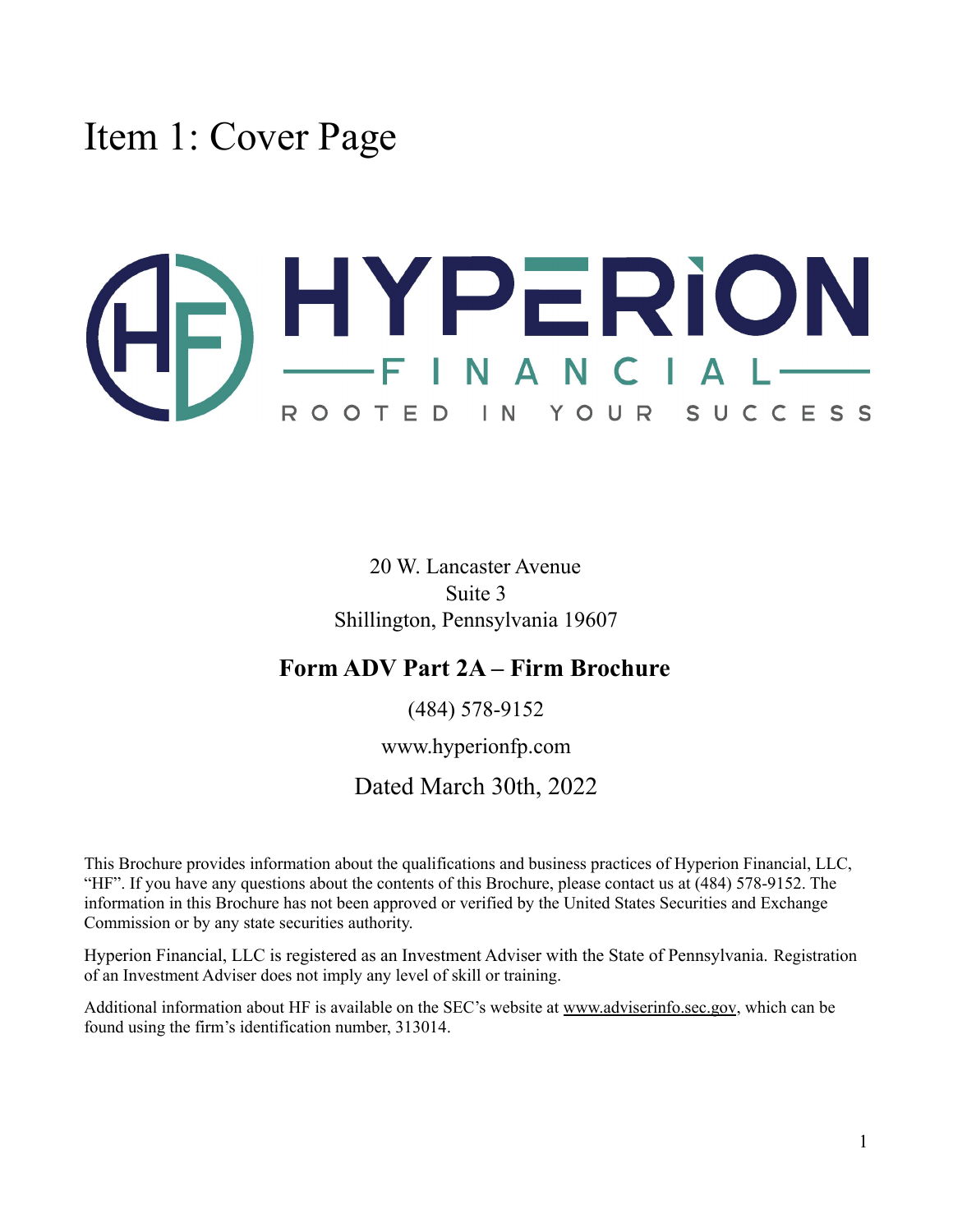# <span id="page-1-0"></span>Item 2: Material Changes

Since this is the first filing of the Form ADV Part 2A for HF, we have made the following material changes:

- Disclosed \$500 Estate Planning fee credit for existing Ongoing Comprehensive Financial Planning + Investment Management clients in Item 4
- Disclosed tax return preparation service available for existing Ongoing Comprehensive Financial Planning + Investment Management clients, through partnership with CPAs we may recommend, in Item 4
- Added American Funds and TD Ameritrade as Custodians
- Updated responsible party Chief Compliance Officer duties from Michael Hartman to Tyler Storms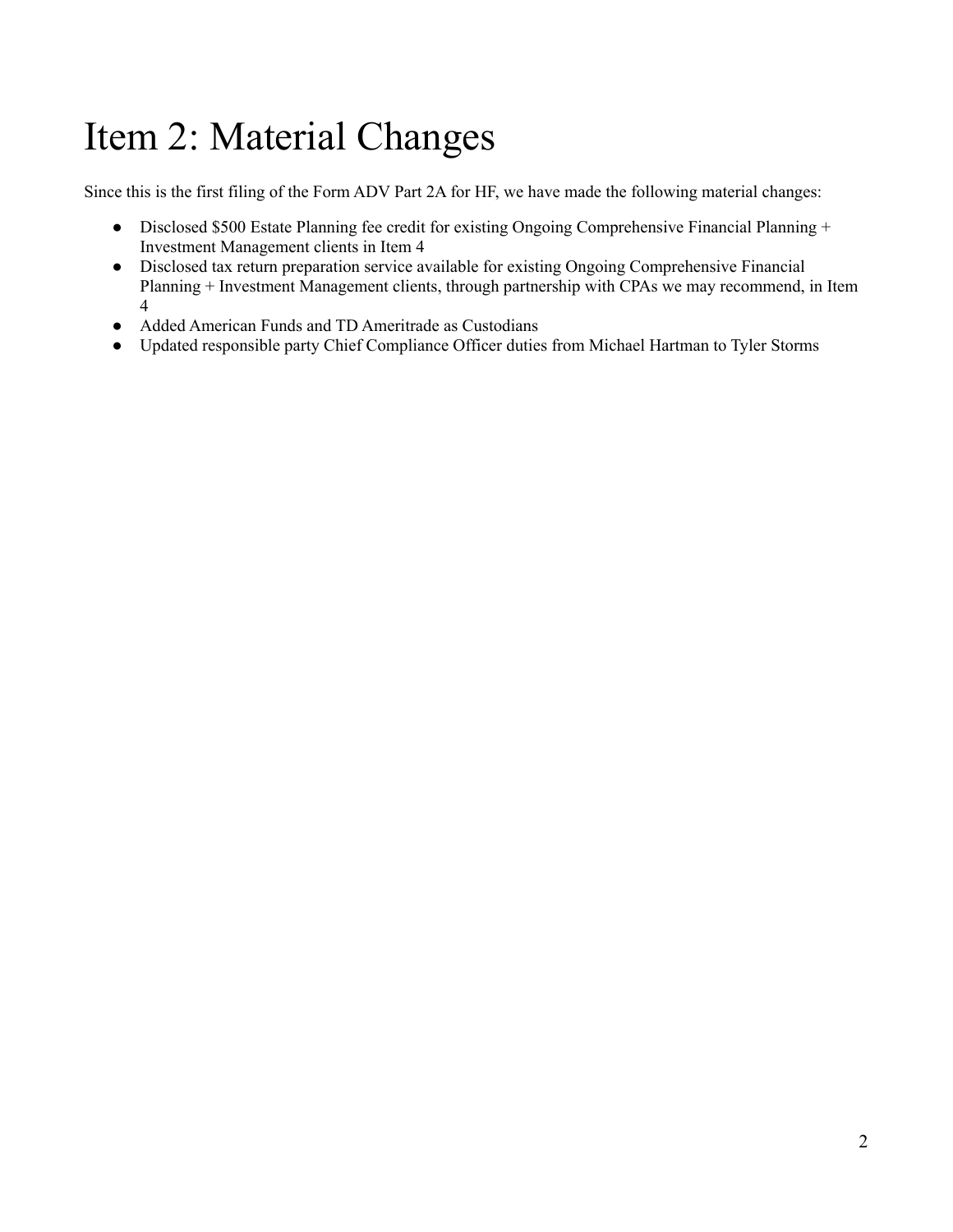# <span id="page-2-0"></span>Item 3: Table of Contents

| <b>Item 1: Cover Page</b>                                                                      | $\mathbf{1}$   |
|------------------------------------------------------------------------------------------------|----------------|
| <b>Item 2: Material Changes</b>                                                                | $\overline{2}$ |
| <b>Item 3: Table of Contents</b>                                                               | 3              |
| <b>Item 4: Advisory Business</b>                                                               | 4              |
| <b>Item 5: Fees and Compensation</b>                                                           | $\overline{7}$ |
| Item 6: Performance-Based Fees and Side-By-Side Management                                     | 9              |
| <b>Item 7: Types of Clients</b>                                                                | 9              |
| Item 8: Methods of Analysis, Investment Strategies and Risk of Loss                            | 10             |
| <b>Item 9: Disciplinary Information</b>                                                        | 11             |
| Item 10: Other Financial Industry Activities and Affiliations                                  | 12             |
| Item 11: Code of Ethics, Participation or Interest in Client Transactions and Personal Trading | 12             |
| <b>Item 12: Brokerage Practices</b>                                                            | 14             |
| <b>Item 13: Review of Accounts</b>                                                             | 17             |
| <b>Item 14: Client Referrals and Other Compensation</b>                                        | 17             |
| Item 15: Custody                                                                               | 17             |
| <b>Item 16: Investment Discretion</b>                                                          | 18             |
| <b>Item 17: Voting Client Securities</b>                                                       | 18             |
| <b>Item 18: Financial Information</b>                                                          | 18             |
| Item 19: Requirements for State-Registered Advisers                                            | 19             |
| Form ADV Part 2B - Brochure Supplement                                                         | 21             |
| Form ADV Part 2B - Brochure Supplement                                                         | 24             |
| Form ADV Part 2B - Brochure Supplement                                                         | 27             |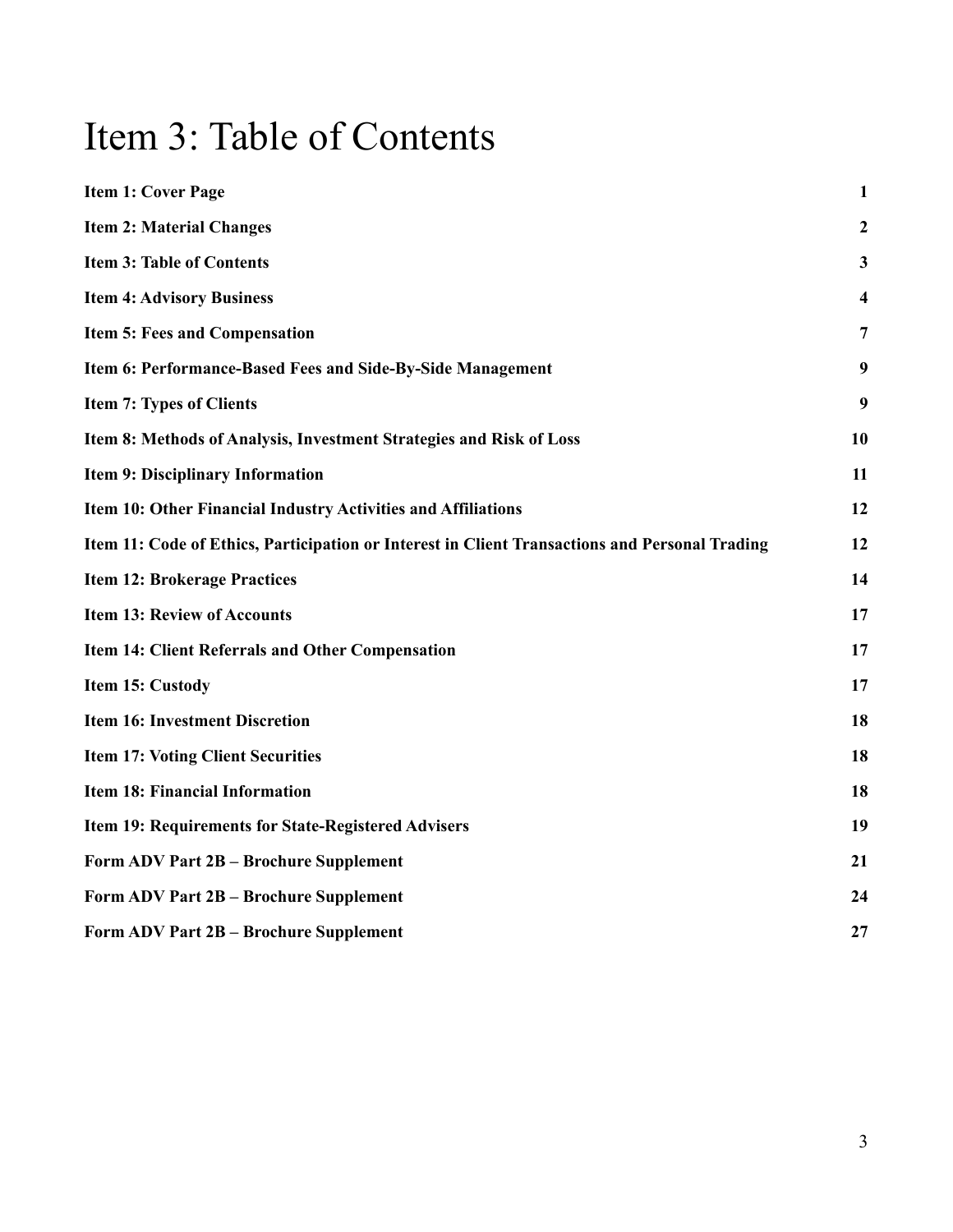# <span id="page-3-0"></span>Item 4: Advisory Business

### **Description of Advisory Firm**

Hyperion Financial, LLC is registered as an Investment Adviser with the State of Pennsylvania. We were founded in January, 2021. Michael Hartman is the principal owner of HF. HF currently reports \$53,649,029 discretionary Assets Under Management and no non-discretionary Assets Under Management. Assets Under Management were calculated as of December 31, 2021.

### **Types of Advisory Services**

#### **Investment Management Services**

We are in the business of managing individually tailored investment portfolios. Our firm provides continuous advice to a Client regarding the investment of Client funds based on the individual needs of the Client. Through personal discussions in which goals and objectives based on a Client's particular circumstances are established, we develop a Client's personal investment policy or an investment plan with an asset allocation target and create and manage a portfolio based on that policy and allocation targets. We will also review and discuss a Client's prior investment history, as well as family composition and background.

Account supervision is guided by the stated objectives of the Client (e.g., maximum capital appreciation, growth, income, or growth, and income), as well as tax considerations. Clients may impose reasonable restrictions on investing in certain securities, types of securities, or industry sectors. Fees pertaining to this service are outlined in Item 5 of this brochure.

#### **Use of Third Party Managers, Outside Managers, or Sub-Advisors (TAMPs)**

We offer the use of Third Party Managers, Outside Managers, or Sub-Advisors (TAMPs) for portfolio management services. We assist Clients in selecting an appropriate allocation model, completing the Outside Manager's investor profile questionnaire, interacting with the Outside Manager and reviewing the Outside Manager. Our review process and analysis of outside managers is further discussed in Item 8 of this Form ADV Part 2A. Additionally, we will meet with the Client on a periodic basis to discuss changes in their personal or financial situation, suitability, and any new or revised restrictions to be applied to the account. Fees pertaining to this service are outlined in Item 5 of this brochure.

#### **Project-Based Financial Planning Service**

We provide project-based financial planning services on topics such as retirement planning, risk management, college savings, cash flow, debt management, work benefits, and estate and incapacity planning.

Financial planning involves an evaluation of a Client's current and future financial state by using currently known variables to predict future cash flows, asset values, and withdrawal plans. The key defining aspect of financial planning is that through the financial planning process, all questions, information, and analysis will be considered as they affect and are affected by the entire financial and life situation of the Client. Clients purchasing this service will receive a written or an electronic report, providing the Client with a detailed financial plan designed to achieve his or her stated financial goals and objectives.

In general, the financial plan will address any or all of the following areas of concern. The Client and advisor will work together to select specific areas to cover. These areas may include, but are not limited to, the following: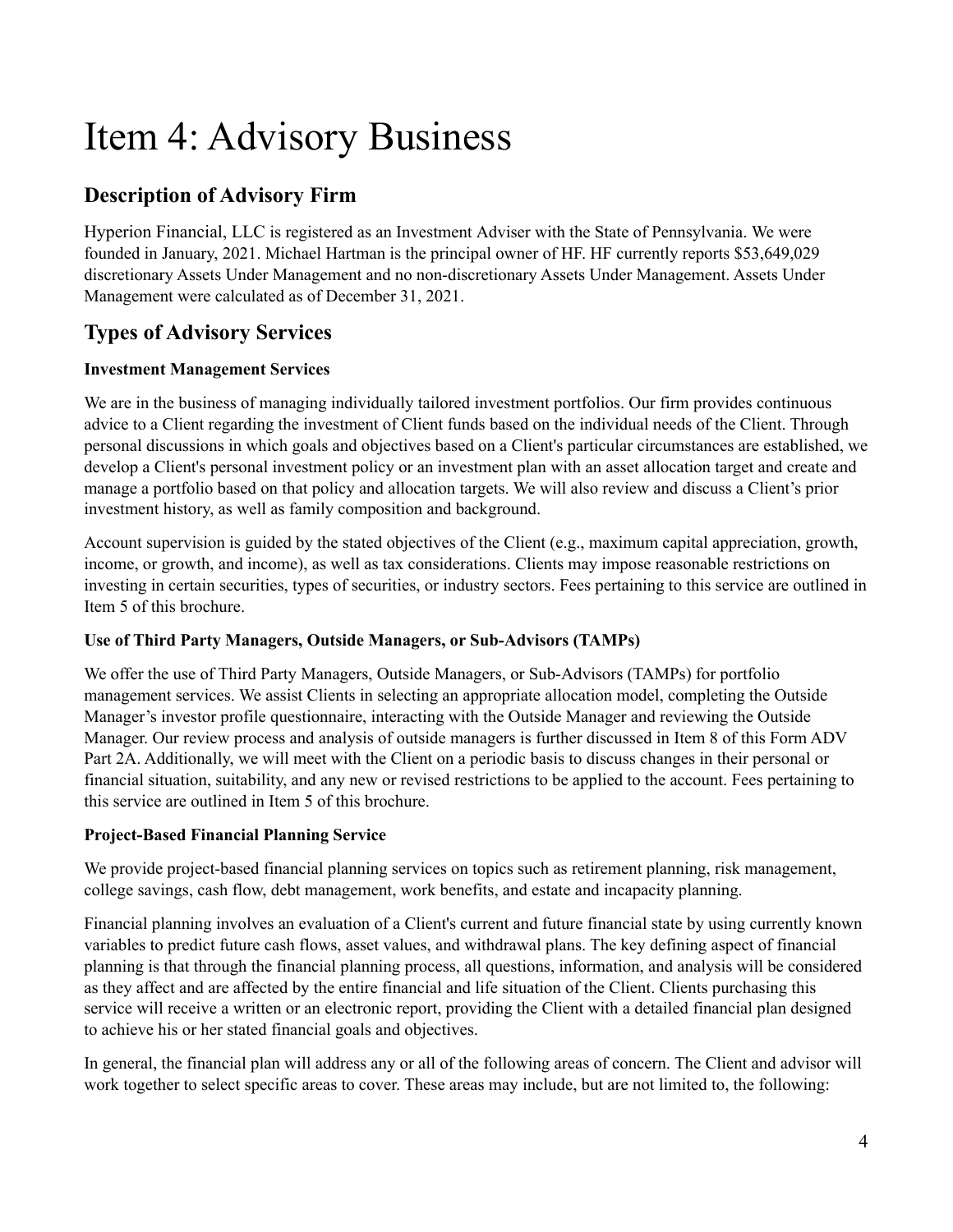**Business Planning:** We provide consulting services for Clients who currently operate their own business, are considering starting a business, or are planning for an exit from their current business. Under this type of engagement, we work with you to assess your current situation, identify your objectives, and develop a plan aimed at achieving your goals.

**Cash Flow and Debt Management**: We will conduct a review of your income and expenses to determine your current surplus or deficit along with advice on prioritizing how any surplus should be used or how to reduce expenses if they exceed your income. Advice may also be provided on which debts to pay off first based on factors such as the interest rate of the debt and any income tax ramifications. We may also recommend what we believe to be an appropriate cash reserve that should be considered for emergencies and other financial goals, along with a review of accounts (such as money market funds) for such reserves, plus strategies to save desired amounts.

**College Savings**: Includes projecting the amount that will be needed to achieve college or other post-secondary education funding goals, along with advice on ways for you to save the desired amount. Recommendations as to savings strategies are included, and, if needed, we will review your financial picture as it relates to eligibility for financial aid or the best way to contribute to grandchildren (if appropriate).

**Employee Benefits Optimization**: We will provide review and analysis as to whether you, as an employee, are taking the maximum advantage possible of your employee benefits. If you are a business owner, we will consider and/or recommend the various benefit programs that can be structured to meet both business and personal retirement goals.

**Estate Planning**: This usually includes an analysis of your exposure to estate taxes and your current estate plan, which may include whether you have a will, powers of attorney, trusts, and other related documents. Our advice also typically includes ways for you to minimize or avoid future estate taxes by implementing appropriate estate planning strategies such as the use of applicable trusts. We always recommend that you consult with a qualified attorney when you initiate, update, or complete estate planning activities. We may provide you with contact information for attorneys who specialize in estate planning when you wish to hire an attorney for such purposes. From time-to-time, we will participate in meetings or phone calls between you and your attorney with your approval or request. We offer to cover the cost of updating your legal documents as they relate to estate planning, up to \$500. This service is available to existing Ongoing Comprehensive Financial Planning + Investment Management clients once every 5 years. All costs above \$500 will be the sole responsibility of the Client.

**Financial Goals**: We will help Clients identify financial goals and develop a plan to reach them. We will identify what you plan to accomplish, what resources you will need to make it happen, how much time you will need to reach the goal, and how much you should budget for your goal.

**Insurance**: Review of existing policies to ensure proper coverage for life, health, disability, long-term care, liability, home, and automobile.

**Investment Analysis**: This may involve developing an asset allocation strategy to meet Clients' financial goals and risk tolerance, providing information on investment vehicles and strategies, reviewing employee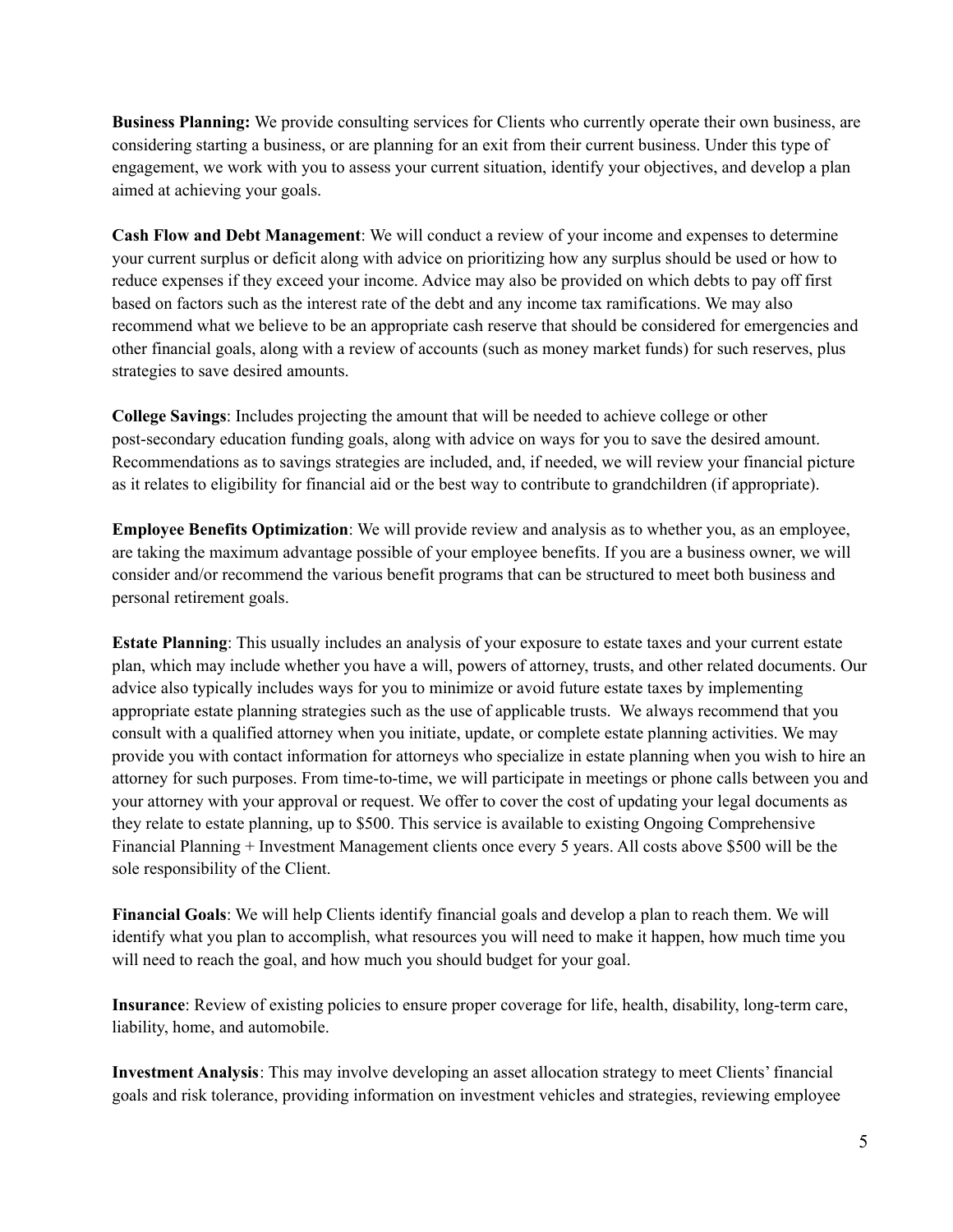stock options, as well as assisting you in establishing your own investment account at a selected broker/dealer or custodian. The strategies and types of investments we may recommend are further discussed in Item 8 of this brochure.

**Retirement Planning**: Our retirement planning services typically include projections of your likelihood of achieving your financial goals, typically focusing on financial independence as the primary objective. For situations where projections show less than the desired results, we may make recommendations, including those that may impact the original projections by adjusting certain variables (e.g., working longer, saving more, spending less, taking more risk with investments).

If you are near retirement or already retired, advice may be given on appropriate distribution strategies to minimize the likelihood of running out of money or having to adversely alter spending during your retirement years.

**Risk Management:** A risk management review includes an analysis of your exposure to major risks that could have a significant adverse impact on your financial picture, such as premature death, disability, property and casualty losses, or the need for long-term care planning. Advice may be provided on ways to minimize such risks and about weighing the costs of purchasing insurance versus the benefits of doing so and, likewise, the potential cost of not purchasing insurance ("self-insuring").

**Tax Planning Strategies:** Advice may include ways to minimize current and future income taxes as a part of your overall financial planning picture. For example, we may make recommendations on which type of account(s) or specific investments should be owned based in part on their "tax efficiency," with the consideration that there is always a possibility of future changes to federal, state or local tax laws and rates that may impact your situation.

We recommend that you consult with a qualified tax professional before initiating any tax planning strategy, and we may provide you with contact information for accountants or attorneys who specialize in this area if you wish to hire someone for such purposes. We will participate in meetings or phone calls between you and your tax professional with your approval.

We may recommend certain CPAs that we have a working relationship with to prepare your tax returns. For our Ongoing Comprehensive Financial Planning + Investment Management clients, we will cover the cost of this service if you choose to engage them. This service is limited to the CPAs we recommend.

#### **Ongoing Comprehensive Financial Planning**

This service involves working one-on-one with a planner over an extended period of time. By paying an ongoing fee, Clients get to work with a planner who will work with them to develop and implement their plan. The planner will monitor the plan, recommend any changes and ensure the plan is up to date.

Upon desiring a comprehensive plan, a Client will be taken through establishing their goals and values around money. They will be required to provide information to help complete the following areas of analysis: net worth, cash flow, insurance, credit scores/reports, employee benefit, retirement planning, insurance, investments, college planning, and estate planning. Once the Client's information is reviewed, their plan will be built and analyzed, and then the findings, analysis and potential changes to their current situation will be reviewed with the Client. Clients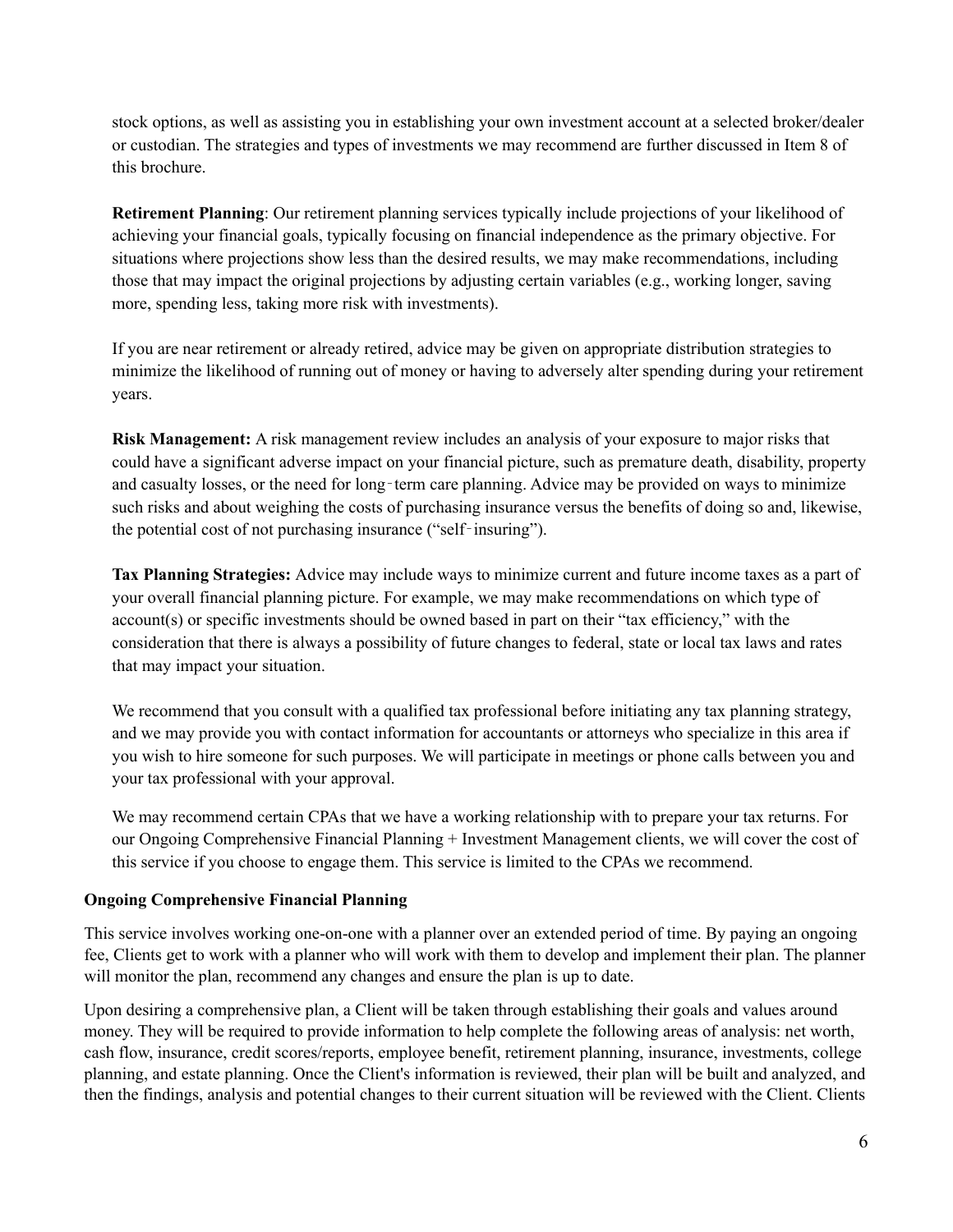subscribing to this service will receive a written or an electronic report, providing the Client with a detailed financial plan designed to achieve his or her stated financial goals and objectives. If a follow-up meeting is required, we will meet at the Client's convenience. The plan and the Client's financial situation and goals will be monitored throughout the year and follow-up phone calls and emails will be made to the Client to confirm that any agreed upon action steps have been carried out. On no less than an annual basis, there will be a full review of this plan to ensure its accuracy and ongoing appropriateness. Any needed updates will be implemented at that time.

#### **Foundational Financial Planning**

Foundational Financial Planning is best suited for young professionals and families just getting started in their financial planning journey. The primary difference between the Foundational Financial Planning Service and the Ongoing Comprehensive Financial Planning service is that while clients will still receive a customized financial plan designed to achieve their goals and objectives, ongoing monitoring throughout the year and implementation support is not included in this service. On an annual basis, there will be a full review of this plan to ensure its accuracy and ongoing appropriateness. Any needed updates will be implemented at that time.

#### **Client Tailored Services and Client Imposed Restrictions**

We offer the same suite of services to all of our Clients. However, specific Client financial plans and their implementation are dependent upon the Client Investment Policy Statement which outlines each Client's current situation (income, tax levels, and risk tolerance levels) and is used to construct a Client specific plan to aid in the selection of a portfolio that matches restrictions, needs, and targets.

Clients are able to specify, within reason, any limitations they would like to place on discretionary authority as it pertains to individual securities and/or sectors that will be traded in their account, by notating these items on the executed advisory agreement.

#### **Wrap Fee Programs**

We do not participate in wrap fee programs.

### <span id="page-6-0"></span>Item 5: Fees and Compensation

Please note, unless a Client has received the firm's Disclosure Brochure at least 48 hours prior to signing the investment advisory contract, the investment advisory contract may be terminated by the Client within five (5) business days of signing the contract without incurring any advisory fees. How we are paid depends on the type of advisory service we are performing. Please review the fee and compensation information below.

#### **Investment Management Services**

Our standard advisory fee is based on the market value of the assets under management and is calculated as follows:

| <b>Account Value</b>  | <b>Annual Advisory Fee</b> |
|-----------------------|----------------------------|
| $$0 - $5,000,000$     | $0.75\%$                   |
| \$5,000,001 and Above | $0.50\%$                   |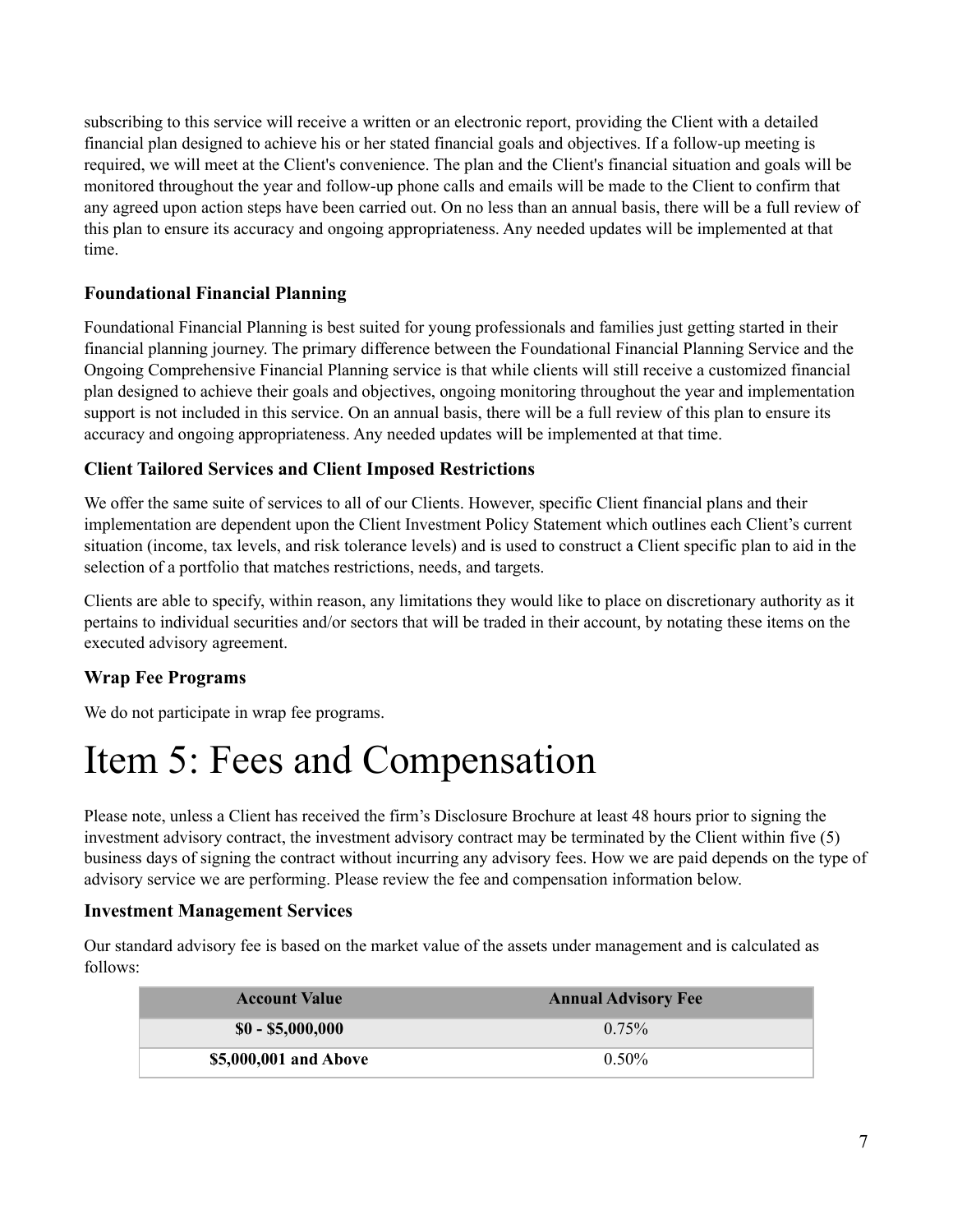The annual fees are negotiable and are prorated and paid in advance on a quarterly basis. The advisory fee is a tiered fee and is calculated by assessing the percentage rates using the predefined levels of assets as shown in the above chart and applying the fee to the account value as of the last day of the previous quarter. No increase in the annual fee shall be effective without agreement from the Client by signing a new agreement or amendment to their current advisory agreement.

Use of Third Party Managers, Outside Managers, or Sub-Advisors (TAMPs): When an Outside Manager is used, the Outside Manager will debit the Client's account for both the Outside Manager's fee, and HF's advisory fee, and will remit HF's fee to HF. The annual fees are negotiable, prorated and paid in advance on a quarterly basis. Please note, the above fee table does include the Outside Manager's fee. No increase in the annual fee shall be effective without agreement from the Client by signing a new agreement or amendment to their current advisory agreement.

Advisory fees are directly debited from Client accounts, or the Client may choose to pay by check. Accounts initiated or terminated during a calendar quarter will be charged a prorated fee based on the amount of time remaining in the billing period. An account may be terminated with written notice at least 15 calendar days in advance. Upon termination of the account, any unearned fee will be refunded to the Client.

#### **Fees in Excess of Industry Standard**

Total advisory fees charged by HF and Outside Manager will not exceed 3% of assets under management per year.

#### **Ongoing Comprehensive Financial Planning + Investment Management Services**

Ongoing Comprehensive Financial Planning and Investment Management Services consists of a household minimum fee of \$3750/year, paid monthly or quarterly, in advance, at the rate of \$312.50/month or \$937.50/quarter.

For clients with an account value of \$250,000 or more, our combined ongoing financial planning and investment management services consists of a blended, ongoing fee based on a percent of the client's managed assets, that is paid quarterly, in advance, and is demonstrated in the table below.

For those clients who wish to enroll in our ongoing comprehensive financial planning and investment management services and have an account value of less than \$250,000, we offer the breakdown of the annual retainer fee differently. While the annual fee is still paid monthly or quarterly, accounts valued at less than \$250,000 would be prorated based on the total value of the client's account. For example, an account valued at \$100,000, would still pay a household minimum effective fee of \$3,750, but it would be calculated as follows:  $($3,750.00 - ($100,000 \text{ x } 1.50\%) \div 12) = $187.50 \text{ per month.}$ 

| <b>Account Value</b>      | <b>Annual Advisory Fee</b> |
|---------------------------|----------------------------|
| $$0 - $500,000$           | 1.50%                      |
| \$500,001 - \$1,000,000   | $1.00\%$                   |
| $$1,000,001 - $2,000,000$ | $0.75\%$                   |
| $$2,000,001 - $5,000,000$ | $0.60\%$                   |
| \$5,000,001 and Above     | $0.50\%$                   |

The fee may be negotiable in certain cases. The total amount paid will be reviewed at least annually and adjusted as needed. Fees for this service may be paid by electronic funds transfer or check. This service may be terminated with 30 days' notice.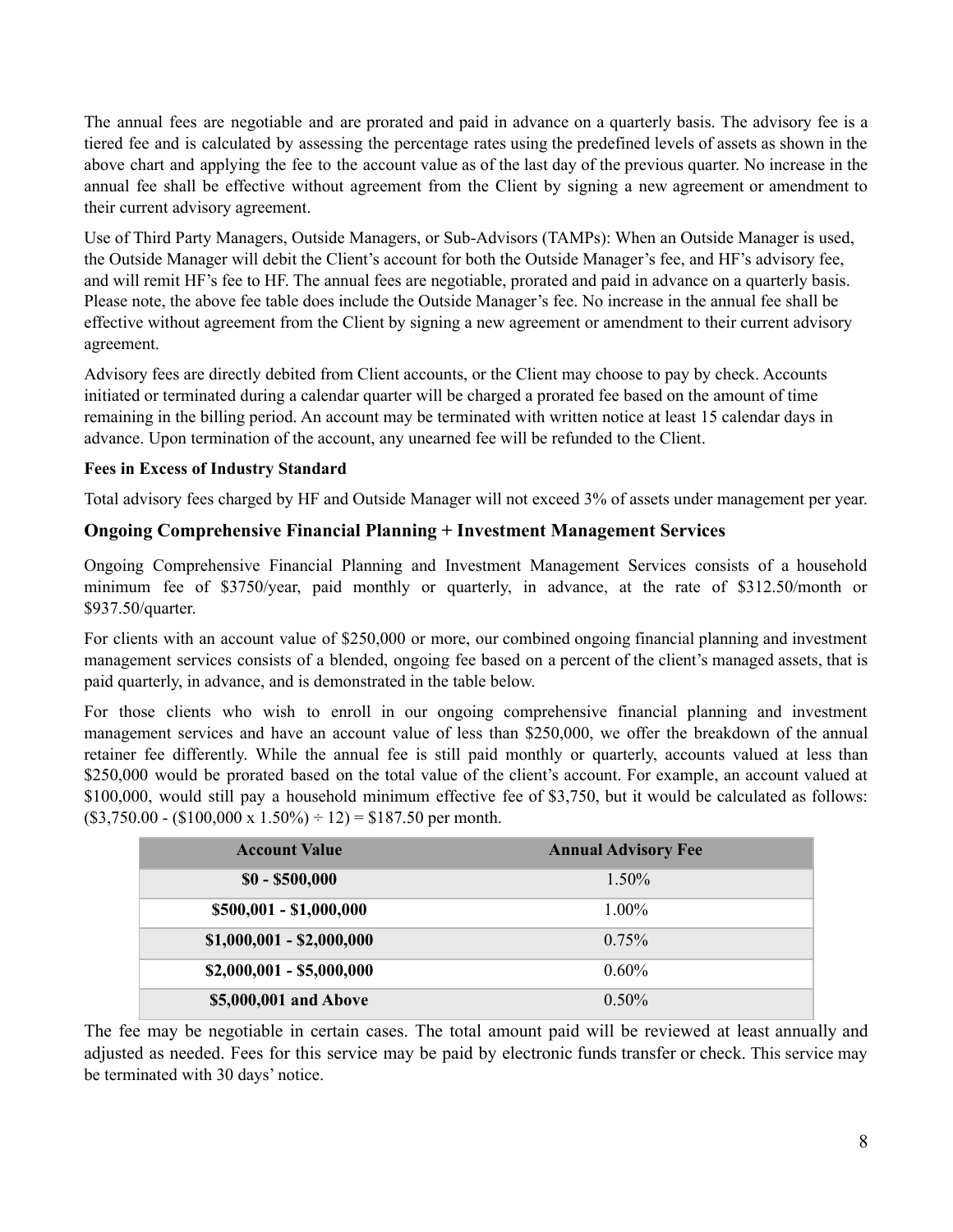Upon termination of any agreement, the fee will be prorated and any unearned fee will be refunded to the Client. For clients utilizing an outside manager, the fee schedule will remain the same and the outside manager's fee will be paid by the client.

#### **Foundational Financial Planning**

Foundational Financial Planning clients will pay an ongoing monthly fee that is paid in advance, at a rate of \$75.00 per month. Investment Management Services are also offered, and are paid as outlined above in "Investment Management Services". For clients who elect to include Investment Management Services, the \$75.00 ongoing monthly fee is waived once their total aggregate household account values are \$500,000 or more. At this time, Foundational Financial Planning clients would then become eligible for all services offered to Ongoing Comprehensive Financial Planning + Investment Management Services clients.

Fees for this service may be paid by electronic funds transfer or check. This service may be terminated with 30 days' notice. Upon termination of any agreement, the fee will be prorated and any unearned fee will be refunded to the client. HF will not bill an amount above \$500.00 more than 6 months in advance. However, unpaid fees will be due at time of termination.

#### **Project-Based Financial Planning Fixed Fee**

Project-Based Financial Planning is offered on a fixed fee basis. The fixed fee will be agreed upon before the start of any work. The fixed fee can range between \$495.00 and \$2495.00, depending on complexity and the needs of the client. The fee is negotiable. If a fixed fee program is chosen, half of the fee is due at the beginning of the process and the remainder is due at completion of work, however, HF will not bill an amount above \$500.00 more than 6 months in advance. Fees for this service may be paid by electronic funds transfer or check. In the event of early termination any prepaid but unearned fees will be refunded to the Client and any completed deliverables of the project will be provided to the Client and no further fees will be charged.

#### **Other Types of Fees and Expenses**

Our fees are exclusive of brokerage commissions, transaction fees, and other related costs and expenses which may be incurred by the Client. Clients may incur certain charges imposed by custodians, brokers, and other third parties such as custodial fees, deferred sales charges, odd-lot differentials, transfer taxes, wire transfer, and electronic fund fees, and other fees and taxes on brokerage accounts and securities transactions. Mutual fund and exchange-traded funds also charge internal management fees, which are disclosed in a fund's prospectus. Such charges, fees, and commissions are exclusive of and in addition to our fee, and we shall not receive any portion of these commissions, fees, and costs.

Item 12 further describes the factors that we consider in selecting or recommending broker-dealers for Client's transactions and determining the reasonableness of their compensation (e.g., commissions).

We do not accept compensation for the sale of securities or other investment products including asset-based sales charges or service fees from the sale of mutual funds.

### <span id="page-8-0"></span>Item 6: Performance-Based Fees and Side-By-Side Management

We do not offer performance-based fees and do not engage in side-by-side management.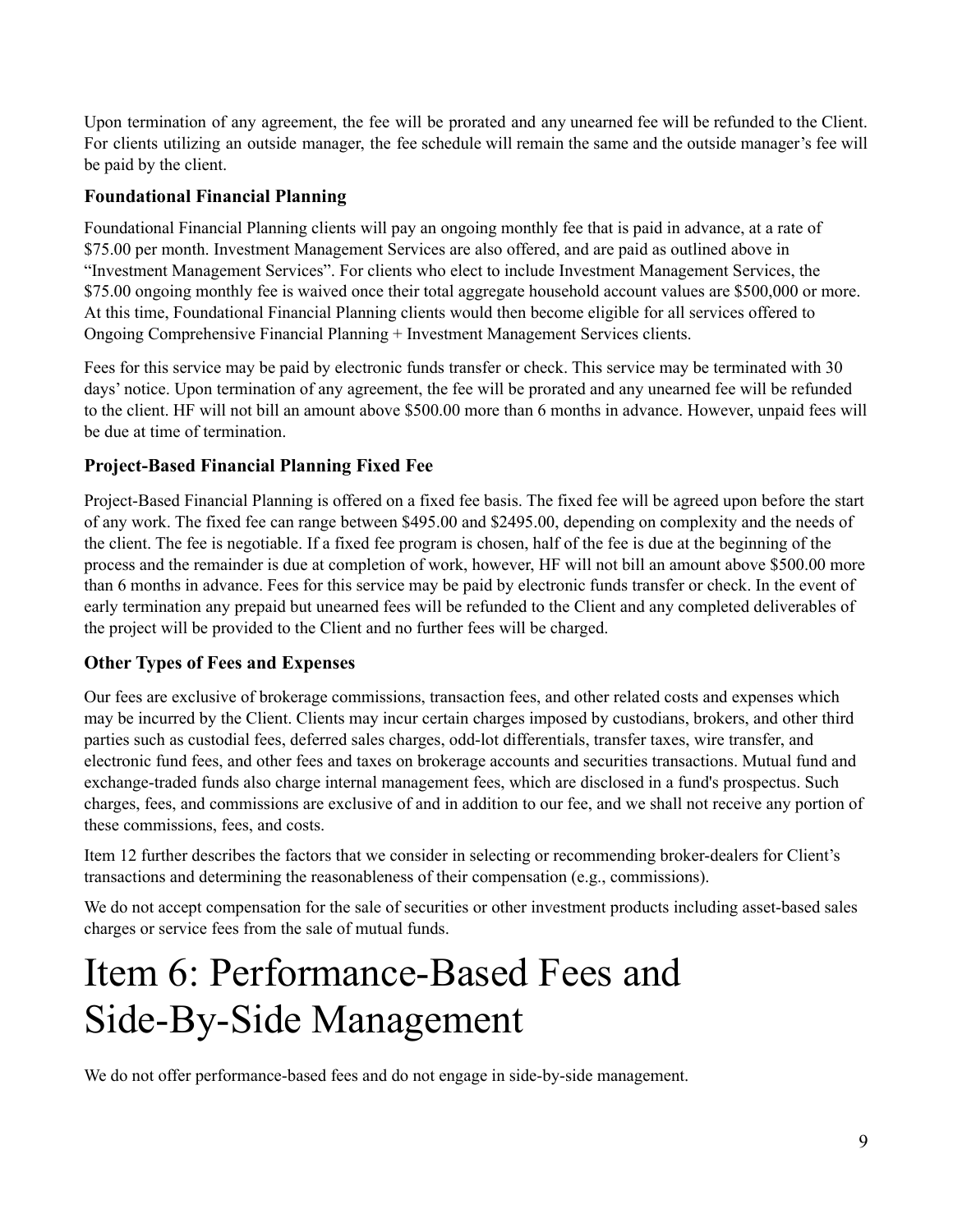# <span id="page-9-0"></span>Item 7: Types of Clients

We provide financial planning and portfolio management services to individuals, high net-worth individuals, and corporations or other businesses.

We do not have a minimum account size requirement.

# <span id="page-9-1"></span>Item 8: Methods of Analysis, Investment Strategies and Risk of Loss

Our primary methods of investment analysis is passive investment management.

#### **Passive Investment Management**

We primarily practice passive investment management. Passive investing involves building portfolios that are composed of various distinct asset classes. The asset classes are weighted in a manner to achieve the desired relationship between correlation, risk, and return. Funds that passively capture the returns of the desired asset classes are placed in the portfolio. The funds that are used to build passive portfolios are typically index mutual funds or exchange-traded funds.

Passive investment management is characterized by low portfolio expenses (i.e. the funds inside the portfolio have low internal costs), minimal trading costs (due to infrequent trading activity), and relative tax efficiency (because the funds inside the portfolio are tax efficient and turnover inside the portfolio is minimal).

In contrast, active management involves a single manager or managers who employ some method, strategy or technique to construct a portfolio that is intended to generate returns that are greater than the broader market or a designated benchmark.

**Use of Outside Managers:** We may refer Clients to third-party investment advisers ("outside managers"). Our analysis of outside managers involves the examination of the experience, expertise, investment philosophies, and past performance of the outside managers in an attempt to determine if that manager has demonstrated an ability to invest over a period of time and in different economic conditions. We monitor the manager's underlying holdings, strategies, concentrations, and leverage as part of our overall periodic risk assessment. Additionally, as part of our due diligence process, we survey the manager's compliance and business enterprise risks. A risk of investing with an outside manager who has been successful in the past is that he or she may not be able to replicate that success in the future. In addition, as we do not control the underlying investments in an outside manager's portfolio. There is also a risk that a manager may deviate from the stated investment mandate or strategy of the portfolio, making it a less suitable investment for our Clients. Moreover, as we do not control the manager's daily business and compliance operations, we may be unaware of the lack of internal controls necessary to prevent business, regulatory or reputational deficiencies.

#### **Material Risks Involved**

All investing strategies we offer involve risk and may result in a loss of your original investment which you **should be prepared to bear.** Many of these risks apply equally to stocks, bonds, commodities, and any other investment or security. Material risks associated with our investment strategies are listed below.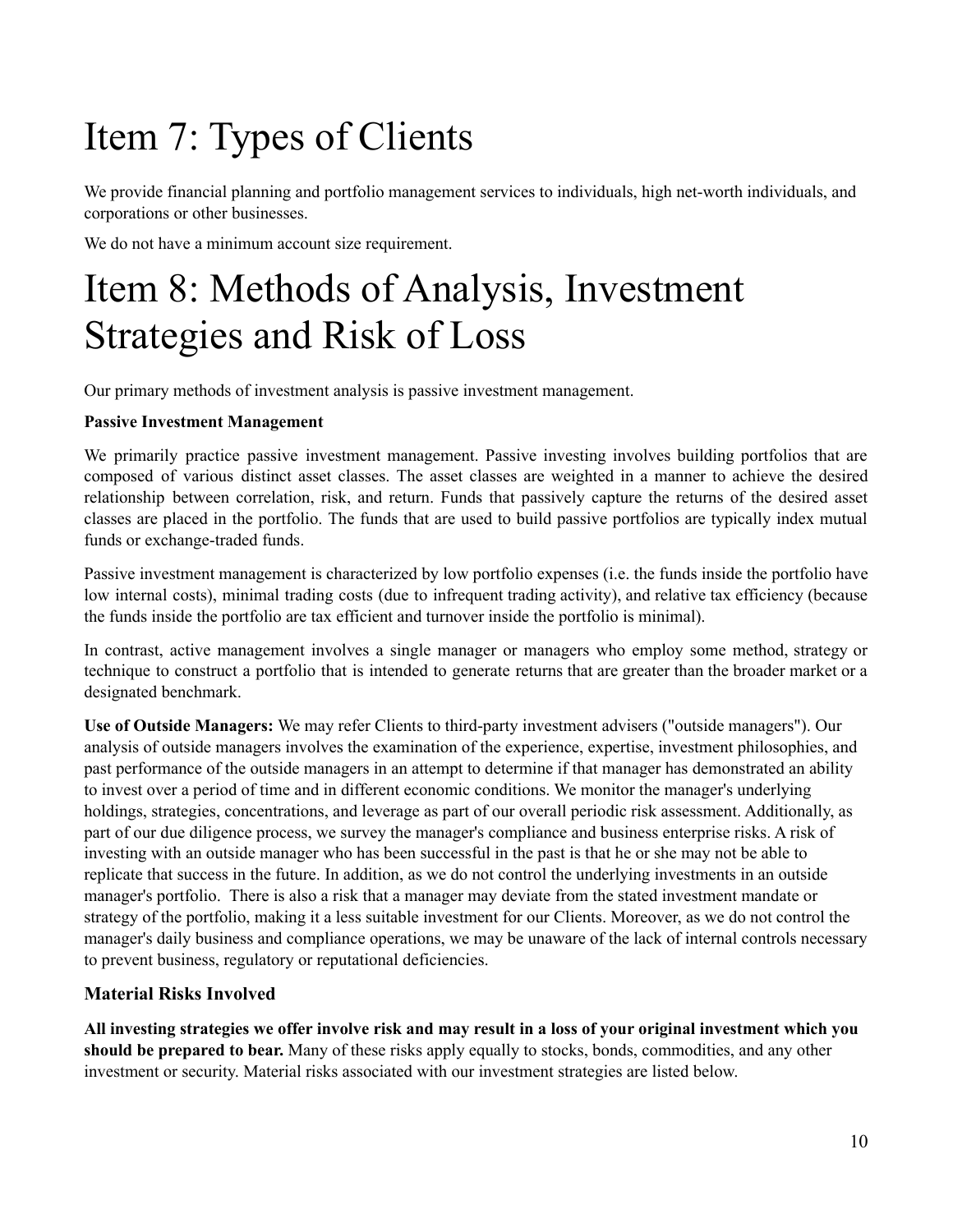**Market Risk:** Market risk involves the possibility that an investment's current market value will fall because of a general market decline, reducing the value of the investment regardless of the operational success of the issuer's operations or its financial condition.

**Small and Medium Cap Company Risk:** Securities of companies with small and medium market capitalizations are often more volatile and less liquid than investments in larger companies. Small and medium cap companies may face a greater risk of business failure, which could increase the volatility of the Client's portfolio.

#### **Risks Associated with Securities**

Apart from the general risks outlined above which apply to all types of investments, specific securities may have other risks.

**Common stocks** may go up and down in price quite dramatically, and in the event of an issuer's bankruptcy or restructuring could lose all value. A slower-growth or recessionary economic environment could have an adverse effect on the price of all stocks.

**Corporate Bonds** are debt securities to borrow money. Generally, issuers pay investors periodic interest and repay the amount borrowed either periodically during the life of the security and/or at maturity. Alternatively, investors can purchase other debt securities, such as zero coupon bonds, which do not pay current interest, but rather are priced at a discount from their face values and their values accrete over time to face value at maturity. The market prices of debt securities fluctuate depending on factors such as interest rates, credit quality, and maturity. In general, market prices of debt securities decline when interest rates rise and increase when interest rates fall. The longer the time to a bond's maturity, the greater its interest rate risk.

**Municipal Bonds** are debt obligations generally issued to obtain funds for various public purposes, including the construction of public facilities. Municipal bonds pay a lower rate of return than most other types of bonds. However, because of a municipal bond's tax-favored status, investors should compare the relative after-tax return to the after-tax return of other bonds, depending on the investor's tax bracket. Investing in municipal bonds carries the same general risks as investing in bonds in general. Those risks include interest rate risk, reinvestment risk, inflation risk, market risk, call or redemption risk, credit risk, and liquidity and valuation risk.

**Exchange Traded Funds** prices may vary significantly from the Net Asset Value due to market conditions. Certain Exchange Traded Funds may not track underlying benchmarks as expected. ETFs are also subject to the following risks: (i) an ETF's shares may trade at a market price that is above or below their net asset value; (ii) the ETF may employ an investment strategy that utilizes high leverage ratios; or (iii) trading of an ETF's shares may be halted if the listing exchange's officials deem such action appropriate, the shares are de-listed from the exchange, or the activation of market-wide "circuit breakers" (which are tied to large decreases in stock prices) halts stock trading generally. The Adviser has no control over the risks taken by the underlying funds in which the Clients invest.

**Mutual Funds**: When a Client invests in open-end mutual funds or ETFs, the Client indirectly bears its proportionate share of any fees and expenses payable directly by those funds. Therefore, the Client will incur higher expenses, many of which may be duplicative. In addition, the Client's overall portfolio may be affected by losses of an underlying fund and the level of risk arising from the investment practices of an underlying fund (such as the use of derivatives).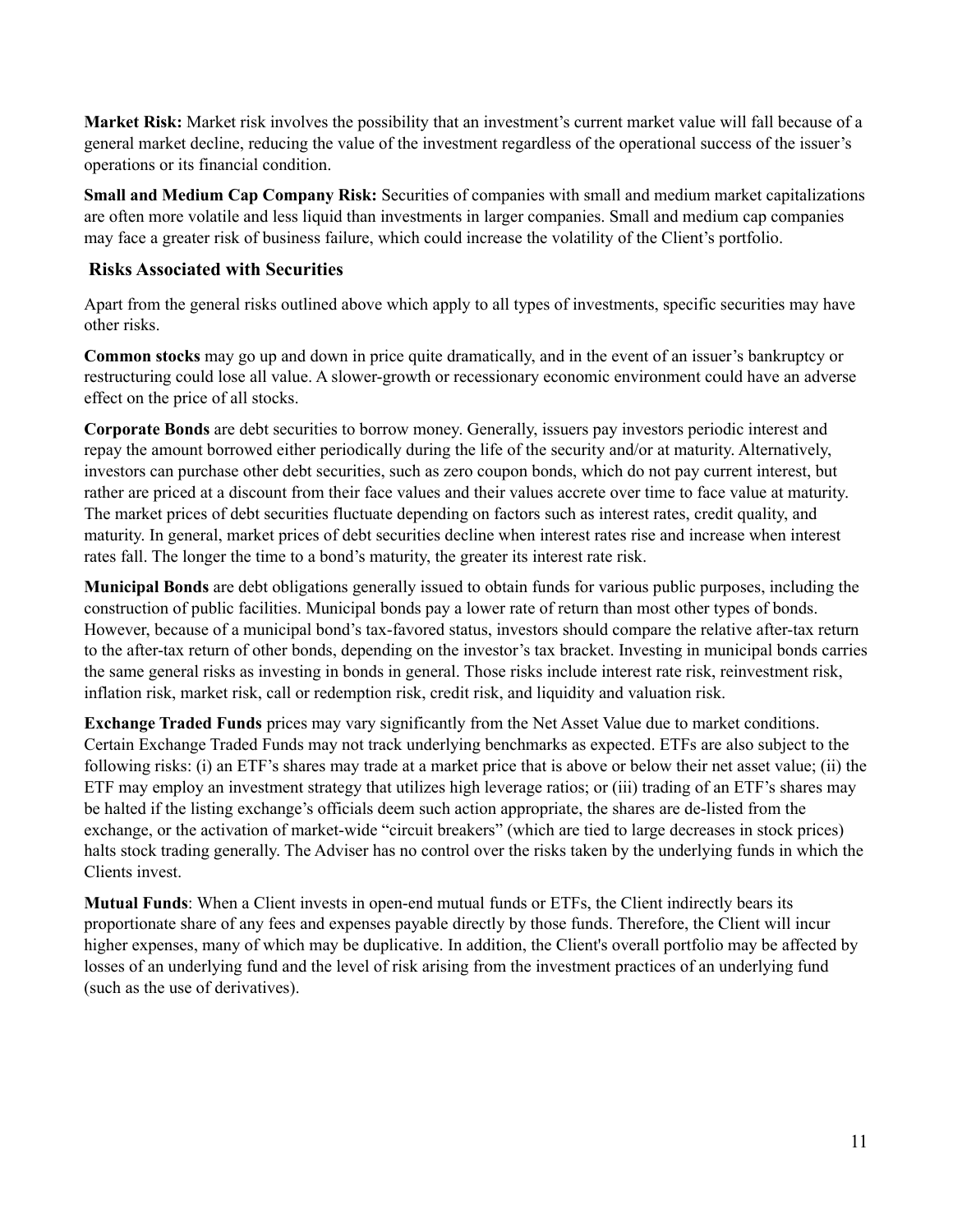# <span id="page-11-0"></span>Item 9: Disciplinary Information

#### **Criminal or Civil Actions**

HF and its management have not been involved in any criminal or civil action.

#### **Administrative Enforcement Proceedings**

HF and its management have not been involved in administrative enforcement proceedings.

#### **Self-Regulatory Organization Enforcement Proceedings**

HF and its management have not been involved in legal or disciplinary events that are material to a Client's or prospective Client's evaluation of HF or the integrity of its management.

# <span id="page-11-1"></span>Item 10: Other Financial Industry Activities and Affiliations

No HF employee is registered, or has an application pending to register, as a broker-dealer or a registered representative of a broker-dealer.

No HF employee is registered, or has an application pending to register, as a futures commission merchant, commodity pool operator or a commodity trading advisor.

HF does not have any related parties. As a result, we do not have a relationship with any related parties.

HF only receives compensation directly from Clients. We do not receive compensation from any outside source. We do not have any conflicts of interest with any outside party.

#### **Recommendations or Selections of Other Investment Advisers**

As referenced in Item 4 of this brochure, HF recommends Clients to Outside Managers to manage their accounts. In the event that we recommend an Outside Manager, our fee is inclusive of the Outside Manager's fee (as noted in Item 5) and will be described to you prior to engagement. You are not obligated, contractually or otherwise, to use the services of any Outside Manager we recommend. Additionally, HF will only recommend an Outside Manager who is properly licensed or registered as an investment adviser.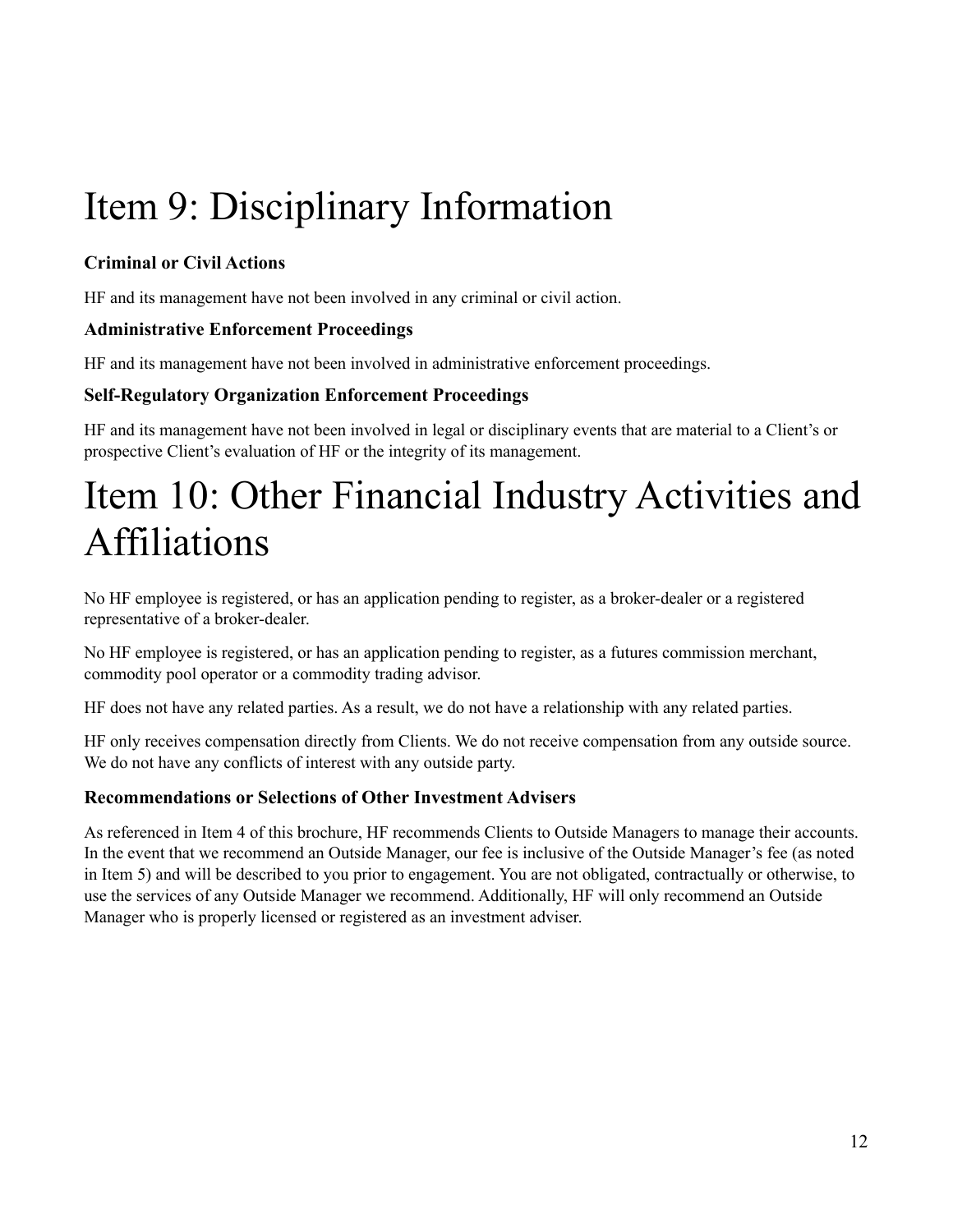# Item 11: Code of Ethics, Participation or Interest in Client Transactions and Personal Trading

<span id="page-12-0"></span>As a fiduciary, our firm and its associates have a duty of utmost good faith to act solely in the best interests of each Client. Our Clients entrust us with their funds and personal information, which in turn places a high standard on our conduct and integrity. Our fiduciary duty is a core aspect of our Code of Ethics and represents the expected basis of all of our dealings. The firm also adheres to the Code of Ethics and Professional Responsibility adopted by the CFP® Board of Standards Inc., and accepts the obligation not only to comply with the mandates and requirements of all applicable laws and regulations but also to take responsibility to act in an ethical and professionally responsible manner in all professional services and activities.

#### **Code of Ethics Description**

This code does not attempt to identify all possible conflicts of interest, and literal compliance with each of its specific provisions will not shield associated persons from liability for personal trading or other conduct that violates a fiduciary duty to advisory Clients. A summary of the Code of Ethics' Principles is outlined below.

- Integrity Associated persons shall offer and provide professional services with integrity.
- Objectivity Associated persons shall be objective in providing professional services to Clients.
- Competence Associated persons shall provide services to Clients competently and maintain the necessary knowledge and skill to continue to do so in those areas in which they are engaged.
- Fairness Associated persons shall perform professional services in a manner that is fair and reasonable to Clients, principals, partners, and employers, and shall disclose conflict(s) of interest in providing such services.
- Confidentiality Associated persons shall not disclose confidential Client information without the specific consent of the Client unless in response to proper legal process, or as required by law.
- Professionalism Associated persons' conduct in all matters shall reflect the credit of the profession.
- Diligence Associated persons shall act diligently in providing professional services.

We periodically review and amend our Code of Ethics to ensure that it remains current, and we require all firm access persons to attest to their understanding of and adherence to the Code of Ethics at least annually. Our firm will provide a copy of its Code of Ethics to any Client or prospective Client upon request.

#### **Investment Recommendations Involving a Material Financial Interest and Conflicts of Interest**

Neither our firm, its associates or any related person is authorized to recommend to a Client or effect a transaction for a Client, involving any security in which our firm or a related person has a material financial interest, such as in the capacity as an underwriter, adviser to the issuer, etc.

#### **Advisory Firm Purchase of Same Securities Recommended to Clients and Conflicts of Interest**

Our firm and its "related persons" may buy or sell securities similar to, or different from, those we recommend to Clients for their accounts. In an effort to reduce or eliminate certain conflicts of interest involving the firm or personal trading, our policy may require that we restrict or prohibit associates' transactions in specific reportable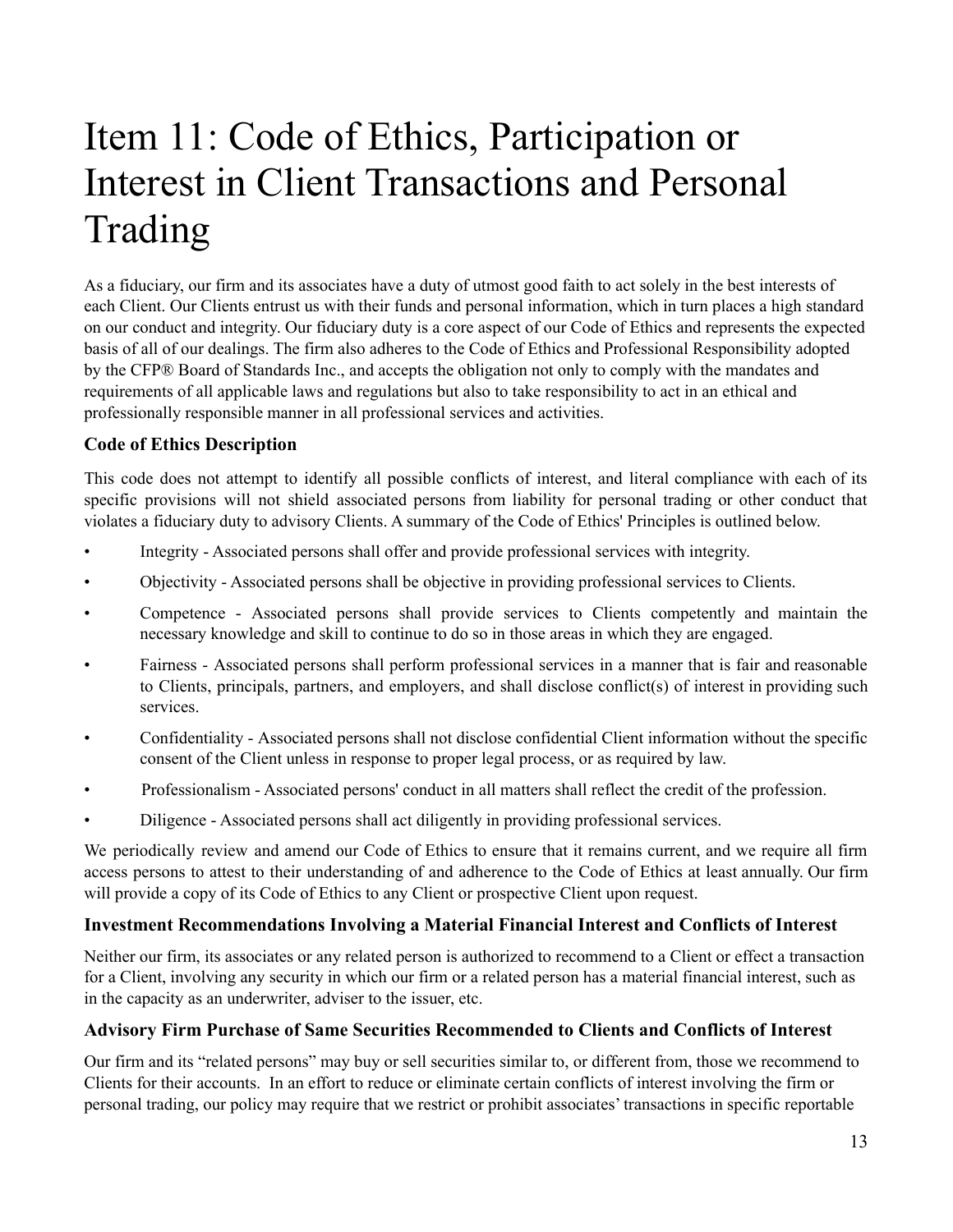securities transactions. Any exceptions or trading pre-clearance must be approved by the firm principal in advance of the transaction in an account, and we maintain the required personal securities transaction records per regulation.

#### **Trading Securities At/Around the Same Time as Client's Securities**

From time to time, our firm or its "related persons" may buy or sell securities for themselves at or around the same time as clients. This may provide an opportunity for representatives of HF to buy or sell securities before or after recommending securities to clients resulting in representatives profiting off the recommendations they provide to clients. Such transactions may create a conflict of interest; however, HF will never engage in trading that operates to the client's disadvantage if representatives of HF buy or sell securities at or around the same time as clients.

### <span id="page-13-0"></span>Item 12: Brokerage Practices

#### **Factors Used to Select Custodians and/or Broker-Dealers**

Hyperion Financial, LLC does not have any affiliation with Broker-Dealers. Specific custodian recommendations are made to the Client based on their need for such services. We recommend custodians based on the reputation and services provided by the firm.

#### **1. Research and Other Soft-Dollar Benefits**

We currently receive soft dollar benefits by nature of our relationship with MTG, LLC dba Betterment Securities ("Betterment Securities") and Fidelity Brokerage Services, LLC ("Fidelity").

#### **2. Brokerage for Client Referrals**

We receive no referrals from a broker-dealer or third party in exchange for using that broker-dealer or third party.

#### **3. Clients Directing Which Broker/Dealer/Custodian to Use**

We do recommend a specific custodian for Clients to use, however, Clients may custody their assets at a custodian of their choice. Clients may also direct us to use a specific broker-dealer to execute transactions. By allowing Clients to choose a specific custodian, we may be unable to achieve the most favorable execution of Client transactions and this may cost Clients money over using a lower-cost custodian.

### **The Custodian and Brokers We Use (Fidelity)**

HF does not maintain custody of your assets. HF has an arrangement with National Financial Services, LLC, and Fidelity Brokerage Services, LLC (together with all affiliates, "Fidelity") through which Fidelity provides HF with Fidelity's "platform" services. The platform services include, among others, brokerage, custodial, administrative support, record keeping and related services that are intended to support intermediaries like HF in conducting business and in serving the best interests of their clients, but that may benefit HF. HF and Fidelity are not affiliates, and no broker-dealer affiliated with HF is involved in the relationship between HF and Fidelity.

#### *Your Brokerage and Custody Costs*

Fidelity charges brokerage commissions and transaction fees for effecting certain securities transactions (i.e., transaction fees are charged for certain no-load mutual funds, commissions are charged for individual equity and debt securities transactions). Fidelity enables HF to obtain many no-load mutual funds without transaction charges and other no-load funds at nominal transaction charges. Fidelity's commission rates are generally considered discounted from customary retail commission rates. However, the commissions and transaction fees charged by Fidelity may be higher or lower than those charged by other custodians and broker-dealers.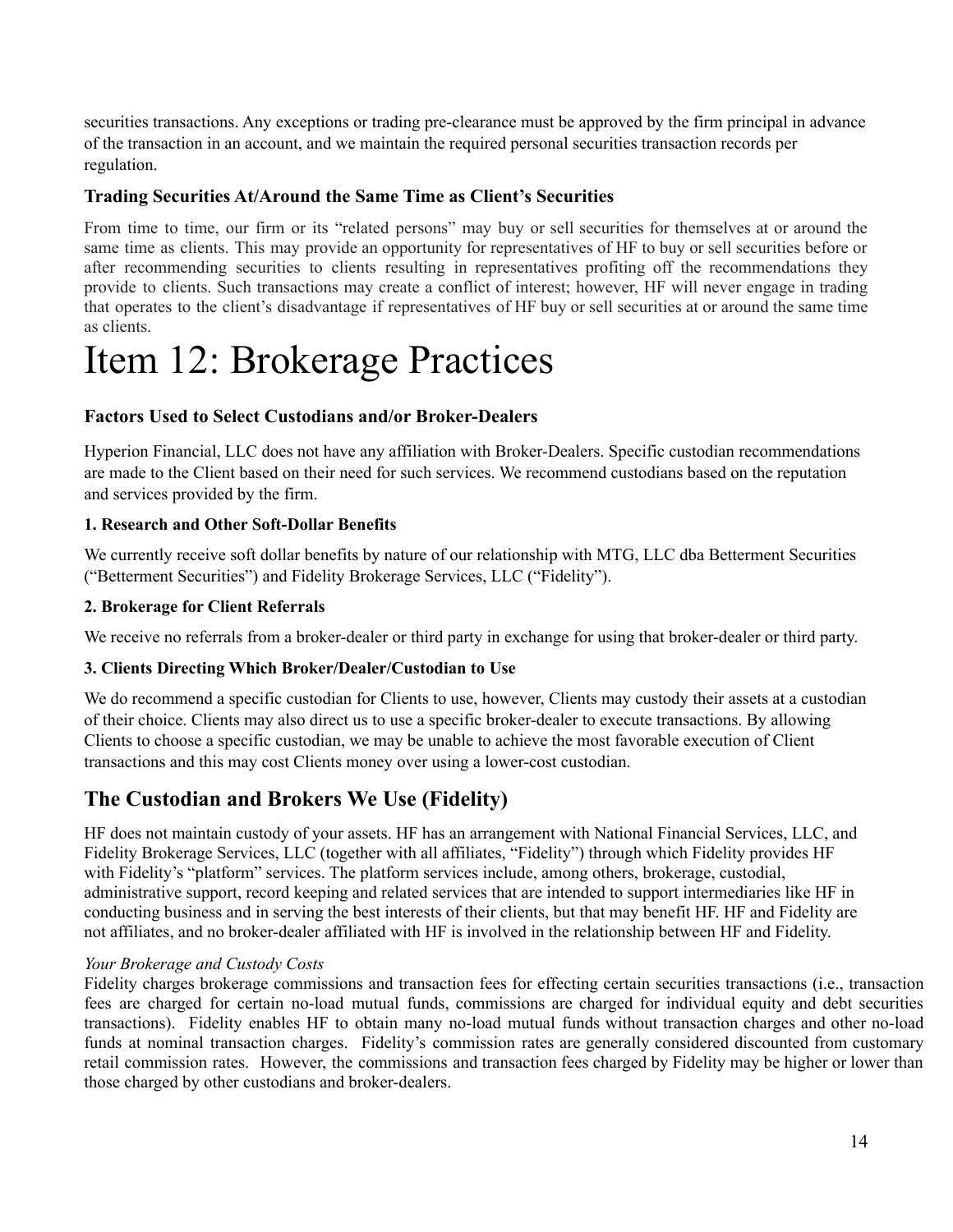Services Available to Us via Fidelity

HF receives some benefits from Fidelity through its participation in the program. (Please see the disclosure under Item 14 below.) Following is a more detailed description of platform services and benefits received through Fidelity:

*Services That Benefit You:*: Fidelity provides access to a range of investment products, execution of securities transactions, and custody of client assets through National Financial Services, LLC and Fidelity Brokerage, LLC. Also, Fidelity provides discount brokerage rates that are generally lower than retail investor rates. Fidelity services described in this paragraph generally benefit you and your account.

*Services That May Not Directly Benefit You:* Fidelity also makes available to us other products and services that benefit us, but may not directly benefit you or your account. These products and services assist us in managing and administering our clients' accounts, such as software and technology that may:

- Assist with back-office functions, recordkeeping, and client reporting of our clients' accounts
- Provide access to client account data (such as duplicate trade confirmations and account statements)
- Provide pricing and other market data
- Assist with back-office functions, recordkeeping, and client reporting
- Investment research
- Access to Fidelity's trading desk for Advisors
- Access to block trading

*Services That Generally Benefit Only Us:* By using Fidelity, we will be offered other services intended to help us manage and further develop our business enterprise. These services include:

- Educational conferences and events
- Consulting on technology, compliance, legal, and business needs
- Publications and conferences on practice management and business succession
- Vendor discounts to purchase business services, such as consulting, marketing and branding, technology support and other similar business services

As part of its fiduciary duties to clients, HF endeavors at all times to put the interests of its clients first. Clients should be aware, however, that the receipt of economic benefits by HF or its related persons in and of itself creates a potential conflict of interest and may indirectly influence HF's choice of Fidelity for custody and brokerage services.

#### **The Custodian and Brokers We Use (American Funds)**

Our firm recommends that certain clients allocate investment assets among the various mutual funds offered through American Funds. American Funds Distributors, Inc. ("American Funds") is a wholly-owned subsidiary of Capital Research and Management Company which is a wholly-owned subsidiary of The Capital Group Companies, Inc. American Funds Distributors, Inc. is a distributor of investment companies registered under the Investment Company Act of 1940 and other pooled investment vehicles."

### **The Custodian and Brokers We Use (TD Ameritrade)**

HF participates in the TD Ameritrade Institutional program. TD Ameritrade Institutional is a division of TD Ameritrade, Inc. ("TD Ameritrade"), member FINRA/SIPC. TD Ameritrade is an independent [and unaffiliated] SEC-registered broker-dealer. TD Ameritrade offers to independent investment Advisors services which include custody of securities, trade execution, clearance, and settlement of transactions. Advisor receives some benefits from TD Ameritrade through its participation in the program. (Please see the disclosure under Item 14 below.)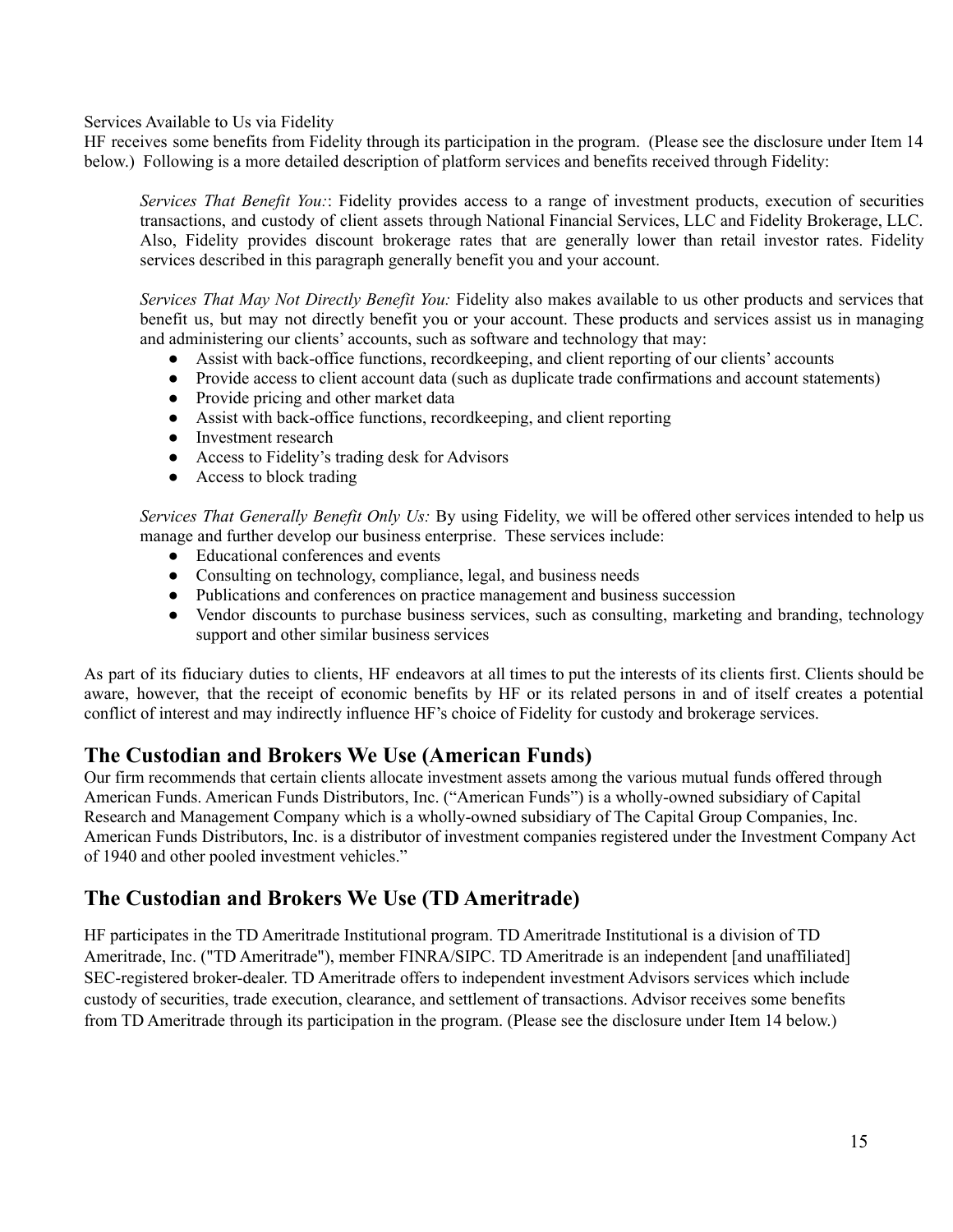### **The Custodian and Brokers We Use (Betterment)**

HF does not maintain custody of your assets that we manage, although we may be deemed to have limited custody of your assets if you give us the authority to withdraw advisory fees from your account (see Item 15—Custody, below). Your assets must be maintained in an account at a "qualified custodian," generally a broker-dealer or bank. We may recommend that our Clients use MTG, LLC dba Betterment Securities ("Betterment Securities"), a registered broker-dealer, member SIPC, as the qualified custodian. We are independently owned and operated and are not affiliated with Betterment Securities. Betterment Securities will hold your assets in a brokerage account and buy and sell securities when we and/or you instruct them to. While we may recommend that you use Betterment Securities as custodian/broker, you will decide whether to do so and will open your account with Betterment Securities by entering into an account agreement directly with them. We do not open the account for you, although we may assist you in doing so. If you do not wish to place your assets with Betterment Securities, then we cannot manage your account on Betterment For Advisors (defined below).

### **Your Brokerage and Custody Costs**

For our Clients' accounts that Betterment Securities maintains, Betterment Securities generally does not charge you separately for custody services but is compensated as part of the Betterment For Advisors (defined below) platform fee, which is a percentage of the dollar amount of assets in the account in lieu of commissions. We have determined that having Betterment Securities execute trades is consistent with our duty to seek "best execution" of your trades. Best execution means the most favorable terms for a transaction based on all relevant factors, including those listed above (see "Factors Used to Select Custodians and/or Broker-Dealers").

#### **Services Available to Us via Betterment For Advisors**

Betterment Securities serves as broker-dealer to Betterment For Advisors, an investment and advice platform serving independent investment advisory firms like us ("Betterment For Advisors"). Betterment For Advisors also makes available various support services which may not be available to Betterment's retail customers. Some of those services help us manage or administer our Clients' accounts, while others help us manage and grow our business. Betterment For Advisors' support services are generally available on an unsolicited basis (we don't have to request them) and at no charge to us. Following is a more detailed description of Betterment For Advisors' support services:

- 1. *Services That Benefit You:* Betterment For Advisors includes access to a range of investment products, execution of securities transactions, and custody of Client assets through Betterment Securities. Betterment Securities' services described in this paragraph generally benefit you and your account.
- 2. *Services That May Not Directly Benefit You:* Betterment For Advisors also makes available to us other products and services that benefit us, but may not directly benefit you or your account. These products and services assist us in managing and administering our Clients' accounts, such as software and technology that may:
	- a. Assist with back-office functions, recordkeeping, and Client reporting of our Clients' accounts.
	- b. Provide access to Client account data (such as duplicate trade confirmations and account statements).
	- c. Provide pricing and other market data.
	- d. Assist with back-office functions, recordkeeping, and Client reporting.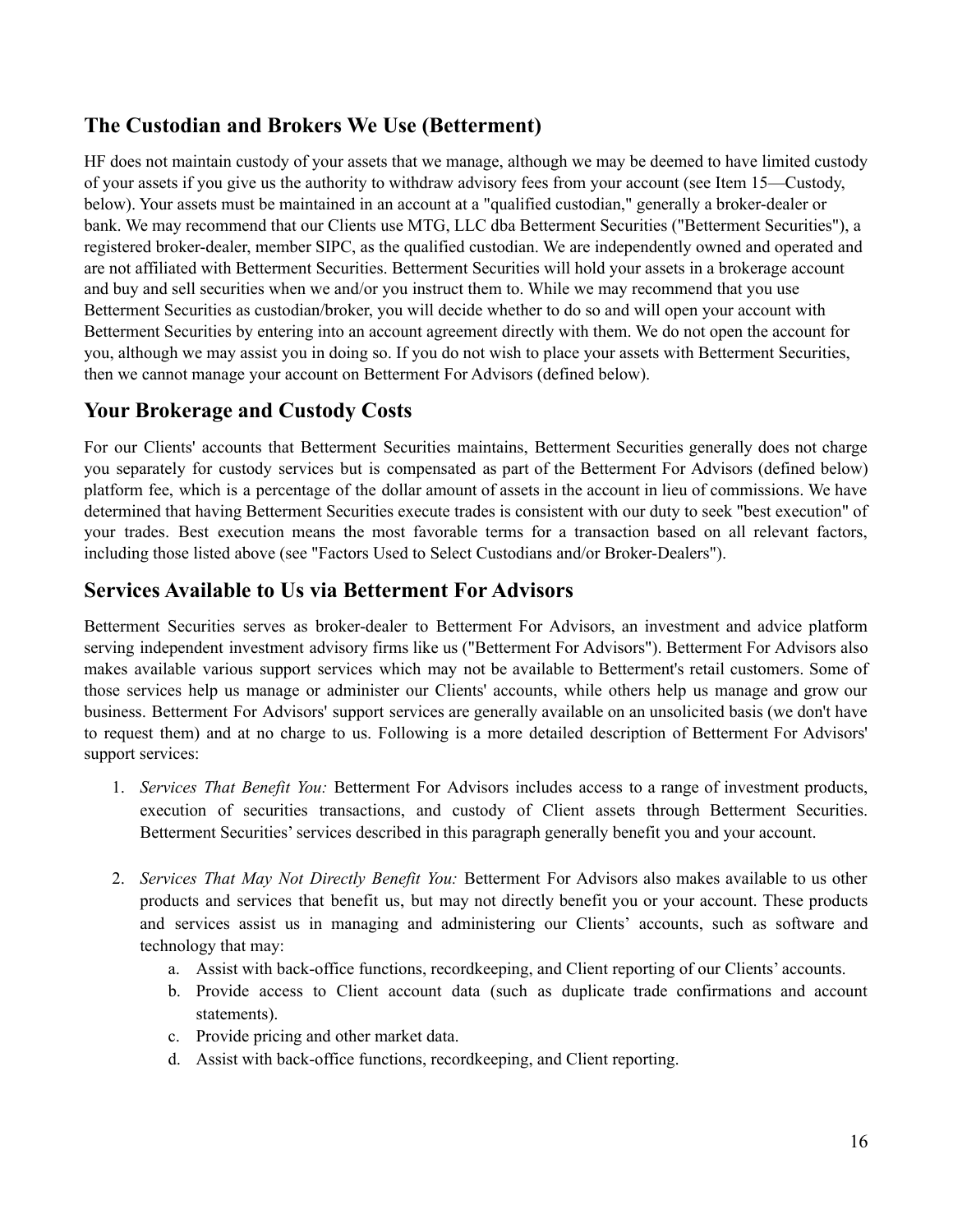- 3. *Services That Generally Benefit Only Us:* By using Betterment For Advisors, we will be offered other services intended to help us manage and further develop our business enterprise. These services include:
	- a. Educational conferences and events.
	- b. Consulting on technology, compliance, legal, and business needs.
	- c. Publications and conferences on practice management and business succession.

#### **Our Interest in Betterment Securities' Services**

The availability of these services from Betterment For Advisors benefits us because we do not have to produce or purchase them. In addition, we don't have to pay for Betterment Securities' services. These services may be contingent upon us committing a certain amount of business to Betterment Securities in assets in custody. We may have an incentive to recommend that you maintain your account with Betterment Securities, based on our interest in receiving Betterment For Advisors and Betterment Securities' services that benefit our business rather than based on your interest in receiving the best value in custody services and the most favorable execution of your transactions. This is a potential conflict of interest. We believe, however, that our selection of Betterment Securities as custodian and broker is in the best interests of our Clients. Our selection is primarily supported by the scope, quality, and price of Betterment Securities' services and not Betterment For Advisors and Betterment Securities' services that benefit only us.

### **Aggregating (Block) Trading for Multiple Client Accounts**

Investment advisers may elect to purchase or sell the same securities for several clients at approximately the same time when they believe such action may prove advantageous to clients. This process is referred to as aggregating orders, batch trading or block trading. We do not engage in block trading. It should be noted that implementing trades on a block or aggregate basis may be less expensive for client accounts; however, it is our trading policy to implement all client orders on an individual basis. Therefore, we do not aggregate or "block" client transactions. Considering the types of investments we hold in advisory client accounts, we do not believe clients are hindered in any way because we trade accounts individually. This is because we develop individualized investment strategies for clients and holdings will vary. Our strategies are primarily developed for the long-term and minor differences in price execution are not material to our overall investment strategy.

Outside Managers used by HF may block Client trades at their discretion. Their specific practices are further discussed in their ADV Part 2A, Item 12.

### <span id="page-16-0"></span>Item 13: Review of Accounts

Michael Hartman, Founder of HF, will work with Clients to obtain current information regarding their assets and investment holdings and will review this information as part of our financial planning services. HF does not provide specific reports to financial planning Clients, other than financial plans.

Client accounts with the Investment Management Service will be reviewed regularly on a quarterly basis by Michael Hartman, Founder. The account is reviewed with regards to the Client's investment policies and risk tolerance levels. Events that may trigger a special review would be unusual performance, addition or deletions of Client imposed restrictions, excessive draw-down, volatility in performance, or buy and sell decisions from the firm or per Client's needs.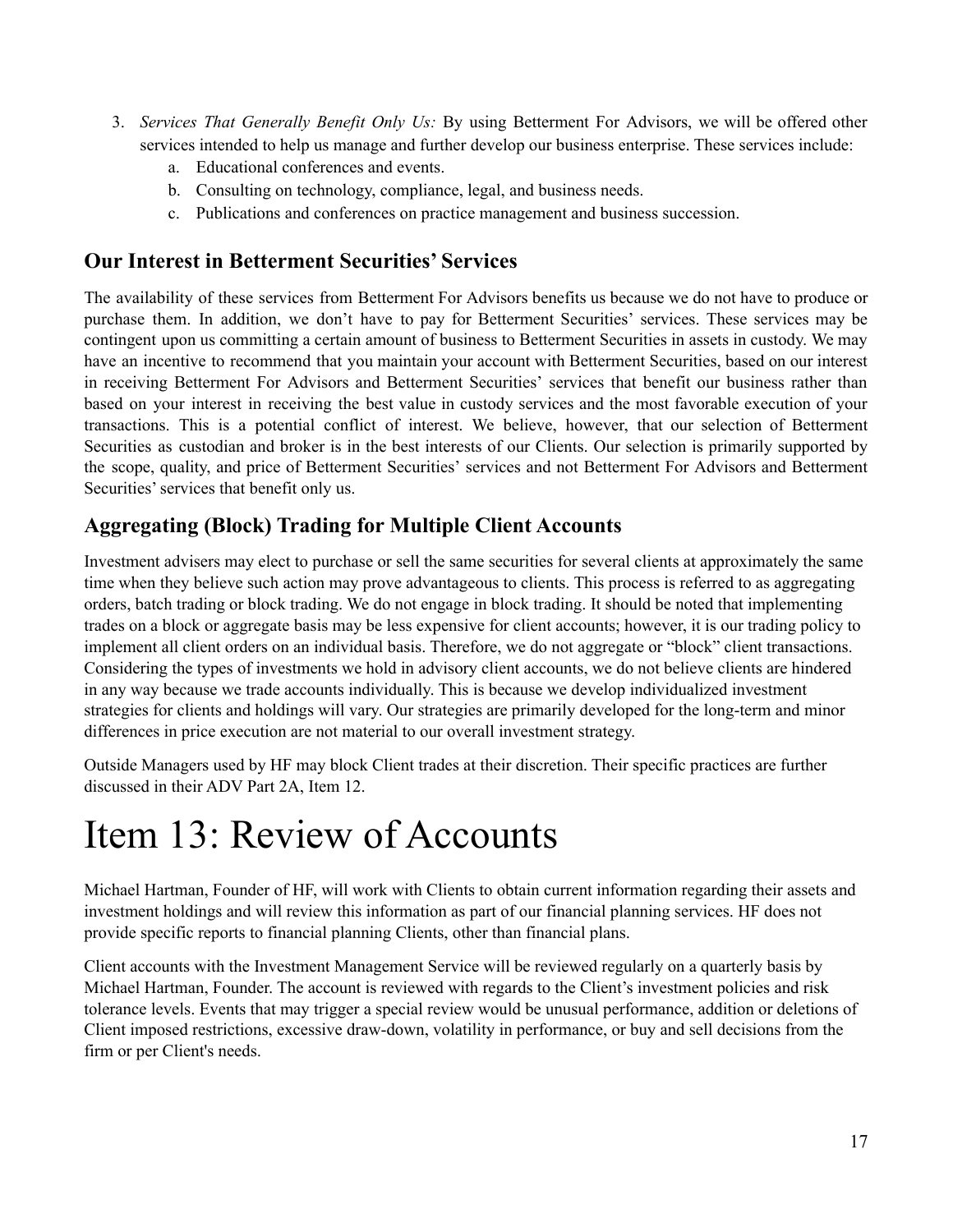Clients will receive trade confirmations from the broker(s) for each transaction in their accounts as well as monthly or quarterly statements and annual tax reporting statements from their custodian showing all activity in the accounts, such as receipt of dividends and interest.

HF will not provide written reports to Investment Management Clients.

# <span id="page-17-0"></span>Item 14: Client Referrals and Other Compensation

We do not receive any economic benefit, directly or indirectly, from any third party for advice rendered to our Clients. Nor do we, directly or indirectly, compensate any person who is not advisory personnel for Client referrals.

We receive a non-economic benefit from Betterment For Advisors, Betterment Securities, TD Ameritrade and American Funds in the form of the support products and services it makes available to us and other independent investment advisors whose Clients maintain their accounts with them. These products and services, how they benefit us, and the related conflicts of interest are described above (see Item 12—Brokerage Practices). The availability to us of Betterment For Advisors, Betterment Securities, TD Ameritrade and American Funds' products and services is not based on us giving particular investment advice, such as buying particular securities for our Clients.

# <span id="page-17-1"></span>Item 15: Custody

HF does not accept custody of Client funds except in the instance of withdrawing Client fees, and executing Standing Letters of Authorization

For Client accounts in which HF directly debits their advisory fee:

- 1. HF will send a copy of its invoice to the custodian at the same time that it sends the Client a copy.
- 2. The custodian will send at least quarterly statements to the Client showing all disbursements for the account, including the amount of the advisory fee.
- 3. The Client will provide written authorization to HF, permitting them to be paid directly for their accounts held by the custodian.

Clients should receive at least quarterly statements from the broker-dealer, bank or other qualified custodian that holds and maintains Client's investment assets. We urge you to carefully review such statements and compare such official custodial records to the account statements or reports that we may provide to you. Our statements or reports may vary from custodial statements based on accounting procedures, reporting dates, or valuation methodologies of certain securities.

HF can establish standing letters of instructions or other similar asset transfer authorization arrangements ("SLOA") with qualified custodians in order for us to disburse funds to accounts as specifically designated by the client. With a SLOA a client can typically authorize first-party and/or third-party transfers. If transfers are third-party, HF complies with each of the requirements and conditions enumerated below: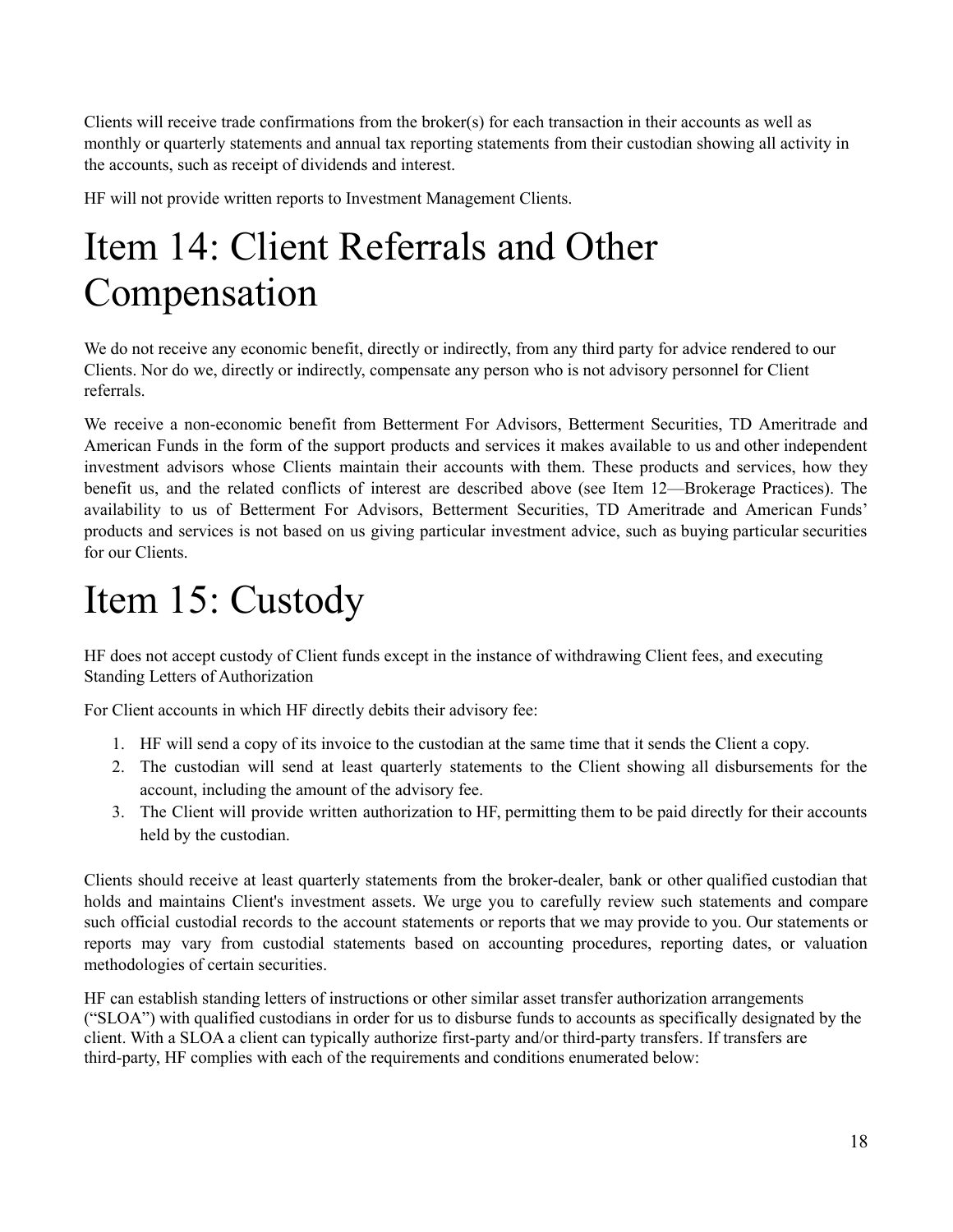- 1. The client provides an instruction to the qualified custodian, in writing, that includes the client's signature, the third party's name, and either the third party's address or the third party's account number at a custodian to which the transfer should be directed.
- 2. The client authorizes HF, in writing, either on the qualified custodian's form or separately, to direct transfers to the third party either on a specified schedule or from time to time.
- 3. The client's qualified custodian performs appropriate verification of the instruction, such as a signature review or other method to verify the client's authorization, and provides a transfer of funds notice to the client promptly after each transfer.
- 4. The client has the ability to terminate or change the instruction to the client's qualified custodian.
- 5. HF has no authority or ability to designate or change the identity of the third party, the address, or any other information about the third party contained in the client's instruction.
- 6. HF maintains records showing that the third party is not a related party of HF or located at the same address as HF.
- 7. The client's qualified custodian sends the client, in writing, an initial notice confirming the instruction and an annual notice reconfirming the instruction.

For investment assets held directly with Capital Group (American Funds), clients will not receive a quarterly billing invoice for fees debited directly from their American Funds accounts. American Funds calculates the fee and charges the account directly, as specified in the investment advisory agreement for accounts held directly with American Funds. Clients are shown the advisory fee billing on their quarterly American Funds statements

# <span id="page-18-0"></span>Item 16: Investment Discretion

For those Client accounts where we provide Investment Management Services, we maintain discretion over Client accounts with respect to securities to be bought and sold and the amount of securities to be bought and sold. Investment discretion is explained to Clients in detail when an advisory relationship has commenced. At the start of the advisory relationship, the Client will execute a Limited Power of Attorney, which will grant our firm discretion over the account. Additionally, the discretionary relationship will be outlined in the advisory contract and signed by the Client.

Advisor will have the discretion to facilitate the selection of, and changes to, the Betterment For Advisors portfolio allocation. Betterment For Advisors provides software tools for advisors to facilitate the purchase and sale of securities in the Client's accounts, including the amounts of securities to be bought and sold to align with the Client's goals and risk tolerance, through a series of 101 incremental model portfolio allocations ranging from 0% to 100% in equities.

# <span id="page-18-1"></span>Item 17: Voting Client Securities

We do not vote Client proxies. Therefore, Clients maintain exclusive responsibility for: (1) voting proxies, and (2) acting on corporate actions pertaining to the Client's investment assets. The Client shall instruct the Client's qualified custodian to forward to the Client copies of all proxies and shareholder communications relating to the Client's investment assets. If the Client would like our opinion on a particular proxy vote, they may contact us at the number listed on the cover of this brochure.

In most cases, you will receive proxy materials directly from the account custodian.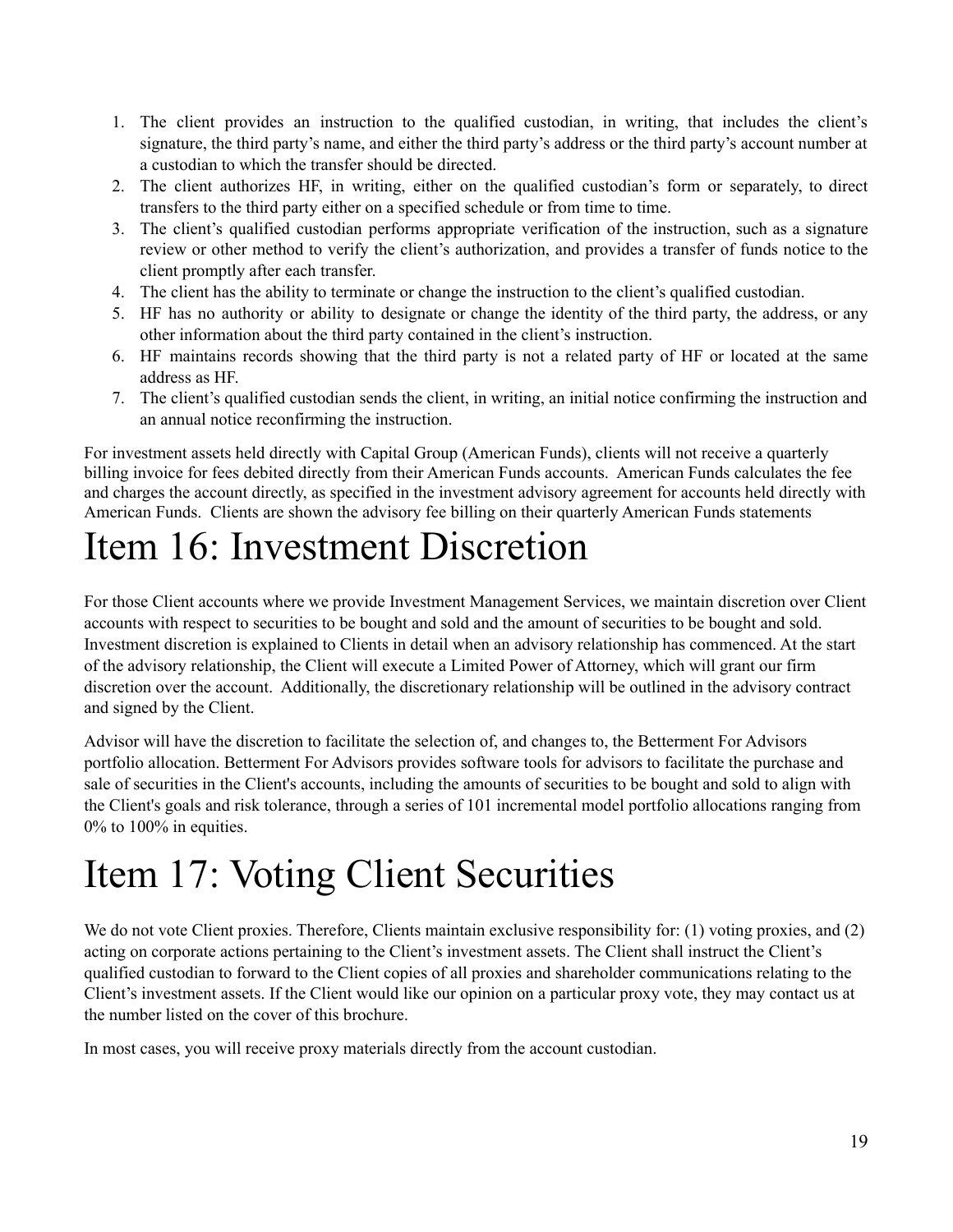However, in the event we were to receive any written or electronic proxy materials, we would forward them directly to you by mail, unless you have authorized our firm to contact you by electronic mail, in which case, we would forward you any electronic solicitation to vote proxies.

# Item 18: Financial Information

Registered Investment Advisers are required in this Item to provide you with certain financial information or disclosures about our financial condition. We have no financial commitment that impairs our ability to meet contractual and fiduciary commitments to Clients, and we have not been the subject of a bankruptcy proceeding.

We do not have custody of Client funds or securities or require or solicit prepayment of more than \$500 in fees per Client six months in advance.

# <span id="page-19-0"></span>Item 19: Requirements for State-Registered Advisers

### **Michael Hartman**

Born: 1987

### **Educational Background**

• 2010 – B.S., Finance, Shippensburg University

### **Business Experience**

- 01/2021 Present, Hyperion Financial, LLC, Founder
- 04/2014 Present, 1847 Financial/Penn Mutual Life Ins. Co./HTK, Financial Advisor
- 06/2010 04/2014, First Financial Group/Guardian Life Ins. Co., Financial Representative

### **Professional Designations, Licensing & Exams**

**CFP (Certified Financial Planner)**®**:** The CERTIFIED FINANCIAL PLANNER™, CFP® and federally registered CFP (with flame design) marks (collectively, the "CFP® marks") are professional certification marks granted in the United States by Certified Financial Planner Board of Standards, Inc. ("CFP Board").

The CFP® certification is a voluntary certification; no federal or state law or regulation requires financial planners to hold CFP® certification. It is recognized in the United States and a number of other countries for its (1) high standard of professional education; (2) stringent code of conduct and standards of practice; and (3) ethical requirements that govern professional engagements with Clients. Currently, more than 71,000 individuals have obtained CFP® certification in the United States.

To attain the right to use the CFP® marks, an individual must satisfactorily fulfill the following requirements:

• Education – Complete an advanced college-level course of study addressing the financial planning subject areas that CFP Board's studies have determined as necessary for the competent and professional delivery of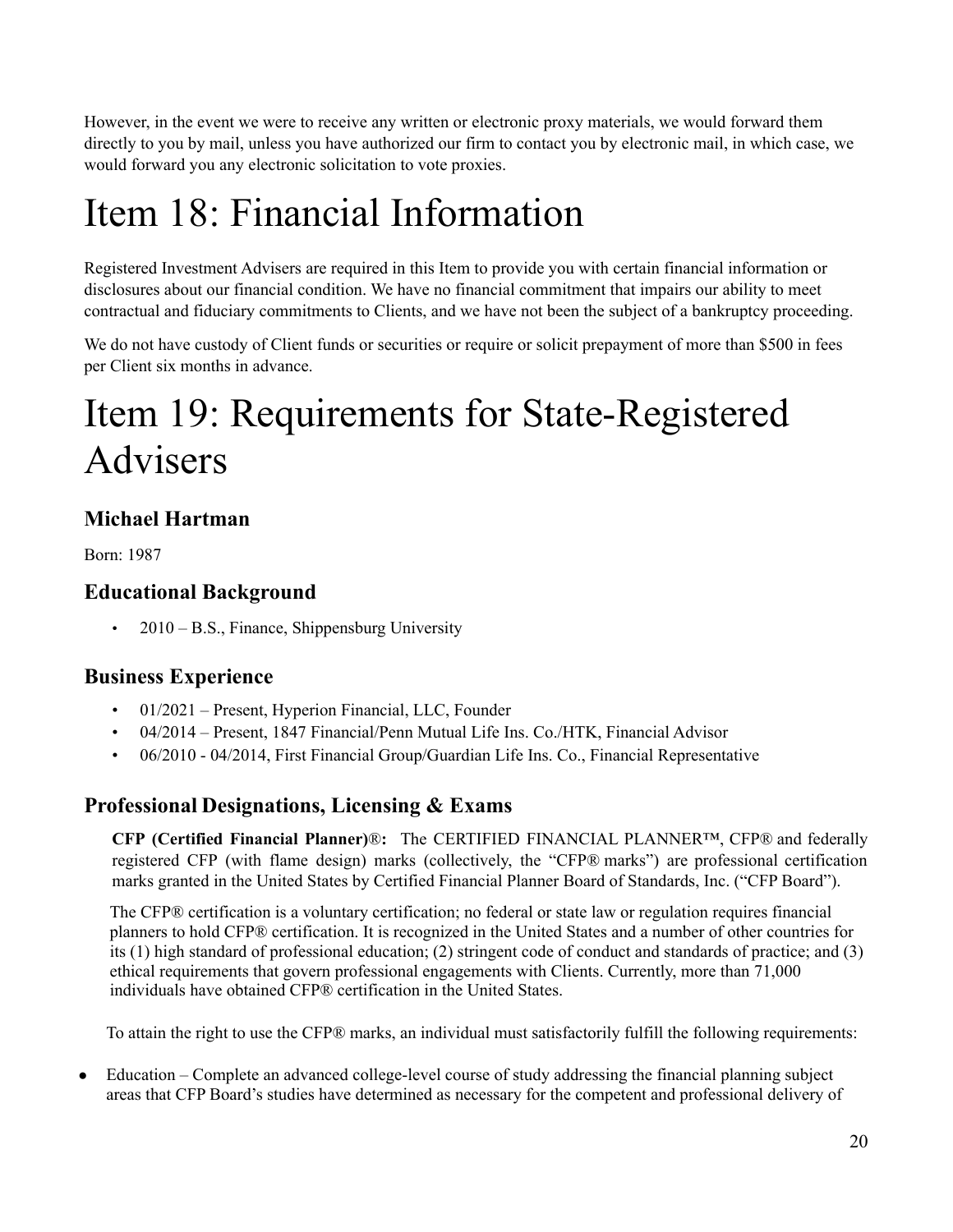financial planning services, and attain a Bachelor's Degree from a regionally accredited United States college or university (or its equivalent from a foreign university). CFP Board's financial planning subject areas include insurance planning and risk management, employee benefits planning, investment planning, income tax planning, retirement planning, and estate planning;

- Examination Pass the comprehensive CFP® Certification Examination. The examination includes case studies and Client scenarios designed to test one's ability to correctly diagnose financial planning issues and apply one's knowledge of financial planning to real-world circumstances;
- Experience Complete at least three years of full-time financial planning-related experience (or the equivalent, measured as 2,000 hours per year); and
- Ethics Agree to be bound by CFP Board's *Standards of Professional Conduct*, a set of documents outlining the ethical and practice standards for CFP® professionals.

Individuals who become certified must complete the following ongoing education and ethics requirements in order to maintain the right to continue to use the CFP® marks:

- Continuing Education Complete 30 hours of continuing education hours every two years, including two hours on the *Code of Ethics* and other parts of the S*tandards of Professional Conduct*, to maintain competence and keep up with developments in the financial planning field; and
- Ethics Renew an agreement to be bound by the *Standards of Professional Conduct*. The *Standards* prominently require that CFP® professionals provide financial planning services at a fiduciary standard of care. This means CFP® professionals must provide financial planning services in the best interests of their Clients.

CFP® professionals who fail to comply with the above standards and requirements may be subject to CFP Board's enforcement process, which could result in suspension or permanent revocation of their CFP® certification.

### **Other Business Activities**

Michael Hartman is not involved with outside business activities.

### **Performance-Based Fees**

HF is not compensated by performance-based fees.

### **Material Disciplinary Disclosures**

No management person at Hyperion Financial, LLC has ever been involved in an arbitration claim of any kind or been found liable in a civil, self-regulatory organization, or administrative proceeding.

### **Material Relationships That Management Persons Have With Issuers of Securities**

Hyperion Financial, LLC, nor Michael Hartman, have any relationship or arrangement with issuers of securities, in addition to what is described in Item 10.

### **Additional Compensation**

Michael Hartman does not receive any economic benefit from any person, company, or organization, in exchange for providing Clients advisory services through HF.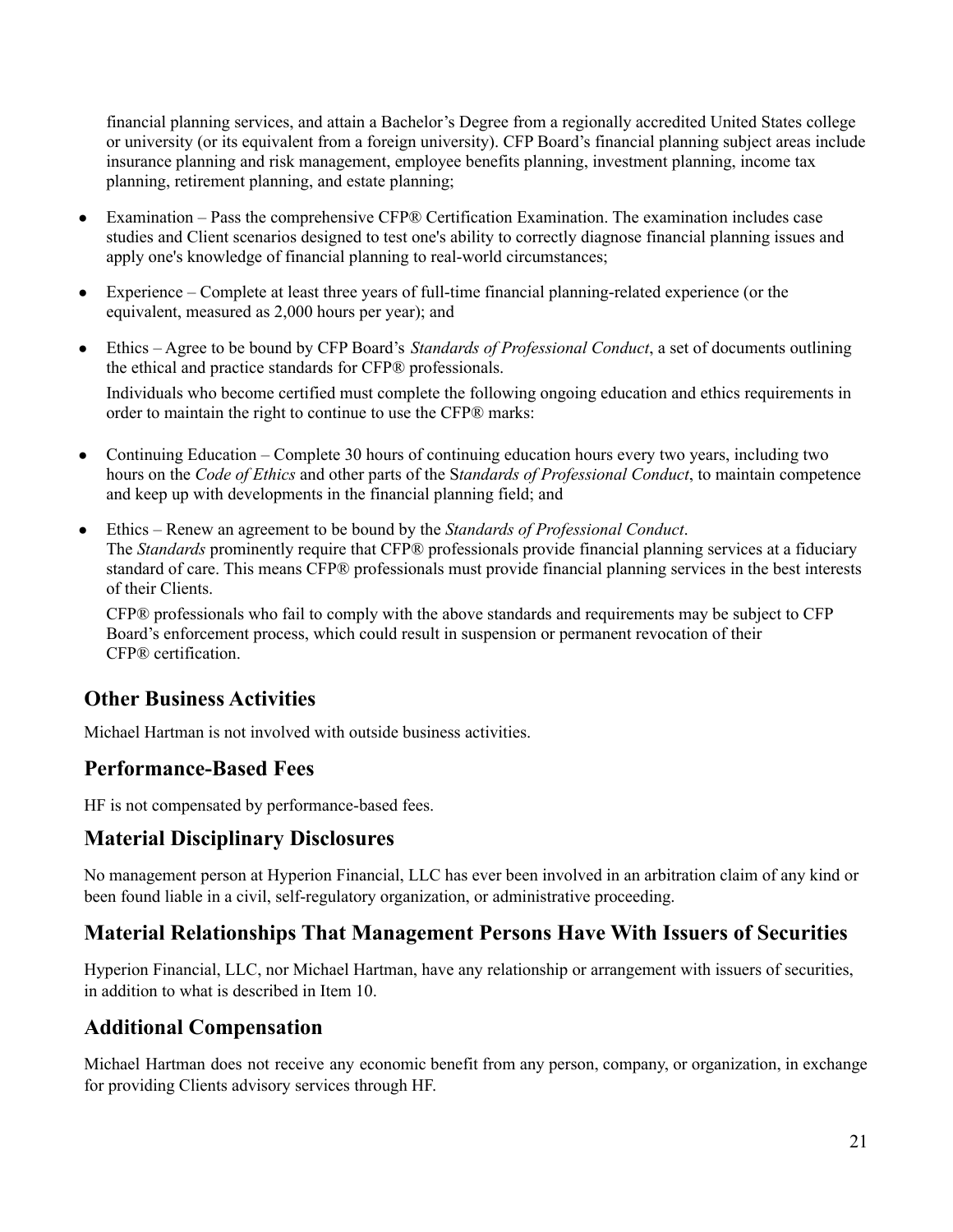### **Supervision**

Tyler Storms, as Chief Compliance Officer of HF, is responsible for supervision. He may be contacted at the phone number on this brochure supplement.

### **Requirements for State Registered Advisers**

Michael Hartman has NOT been involved in an arbitration, civil proceeding, self-regulatory proceeding, administrative proceeding, or a bankruptcy petition.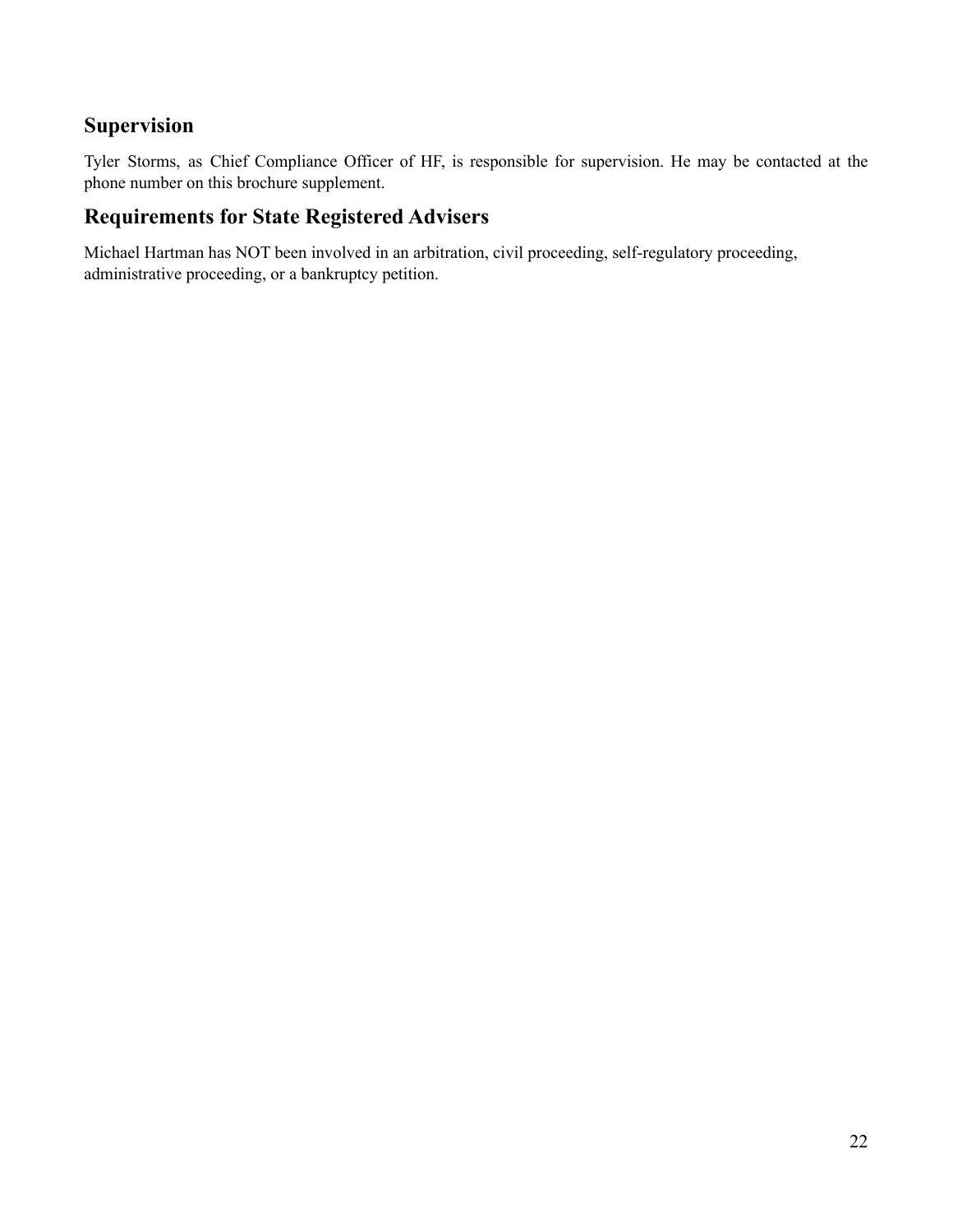

20 W. Lancaster Ave, Suite 3 Shillington, Pennsylvania 19607 (484) 578-9152

www.hyperionfp.com

Dated January 20th, 2022

Form ADV Part 2B – Brochure Supplement

<span id="page-22-0"></span>*For*

### **Michael Hartman, CFP 5844834**

Founder & Financial Planner

This brochure supplement provides information about Michael Hartman that supplements the Hyperion Financial, LLC ("HF") brochure. A copy of that brochure precedes this supplement. Please contact Michael Hartman if the HF brochure is not included with this supplement or if you have any questions about the contents of this supplement.

Additional information about Michael Hartman is available on the SEC's website at [www.adviserinfo.sec.gov](http://www.adviserinfo.sec.gov) which can be found using the identification number 5844834.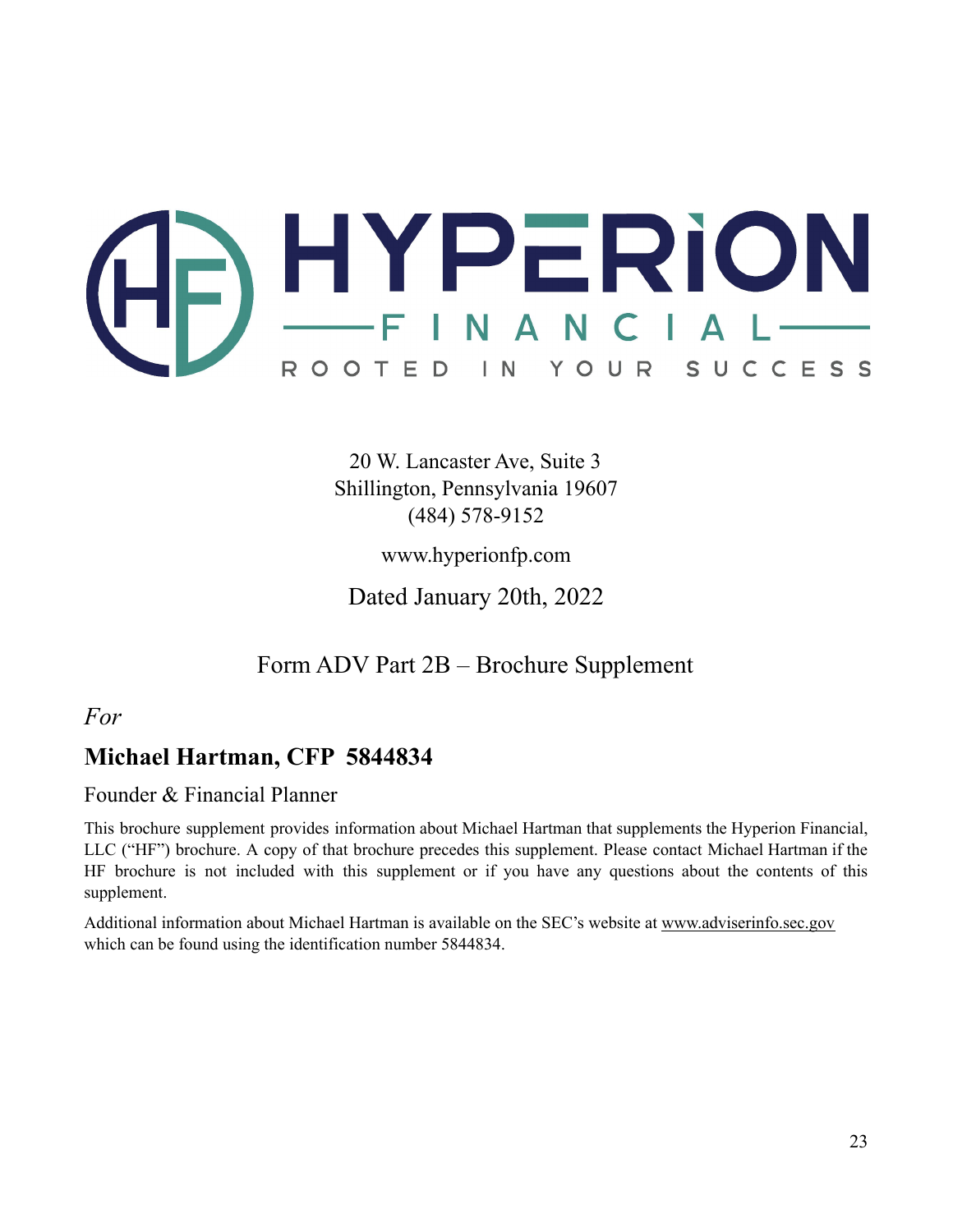# Item 2: Educational Background and Business Experience

### **Michael Hartman**

Born: 1987

### **Educational Background**

• 2010 – B.S., Finance, Shippensburg University

### **Business Experience**

- 01/2021 Present, Hyperion Financial, LLC, Founder & Financial Planner
- 04/2014 05/2021, 1847 Financial/Penn Mutual Life Ins. Co./HTK, Financial Advisor
- 06/2010 04/2014, First Financial Group/Guardian Life Ins. Co., Financial Representative

### **Professional Designations, Licensing & Exams**

**CFP (Certified Financial Planner)**®**:** The CERTIFIED FINANCIAL PLANNER™, CFP® and federally registered CFP (with flame design) marks (collectively, the "CFP® marks") are professional certification marks granted in the United States by Certified Financial Planner Board of Standards, Inc. ("CFP Board").

The CFP® certification is a voluntary certification; no federal or state law or regulation requires financial planners to hold CFP® certification. It is recognized in the United States and a number of other countries for its (1) high standard of professional education; (2) stringent code of conduct and standards of practice; and (3) ethical requirements that govern professional engagements with Clients. Currently, more than 71,000 individuals have obtained CFP® certification in the United States.

To attain the right to use the CFP® marks, an individual must satisfactorily fulfill the following requirements:

- Education Complete an advanced college-level course of study addressing the financial planning subject areas that CFP Board's studies have determined as necessary for the competent and professional delivery of financial planning services, and attain a Bachelor's Degree from a regionally accredited United States college or university (or its equivalent from a foreign university). CFP Board's financial planning subject areas include insurance planning and risk management, employee benefits planning, investment planning, income tax planning, retirement planning, and estate planning;
- Examination Pass the comprehensive CFP® Certification Examination. The examination includes case studies and Client scenarios designed to test one's ability to correctly diagnose financial planning issues and apply one's knowledge of financial planning to real-world circumstances;
- Experience Complete at least three years of full-time financial planning-related experience (or the equivalent, measured as 2,000 hours per year); and
- Ethics Agree to be bound by CFP Board's *Standards of Professional Conduct*, a set of documents outlining the ethical and practice standards for CFP® professionals.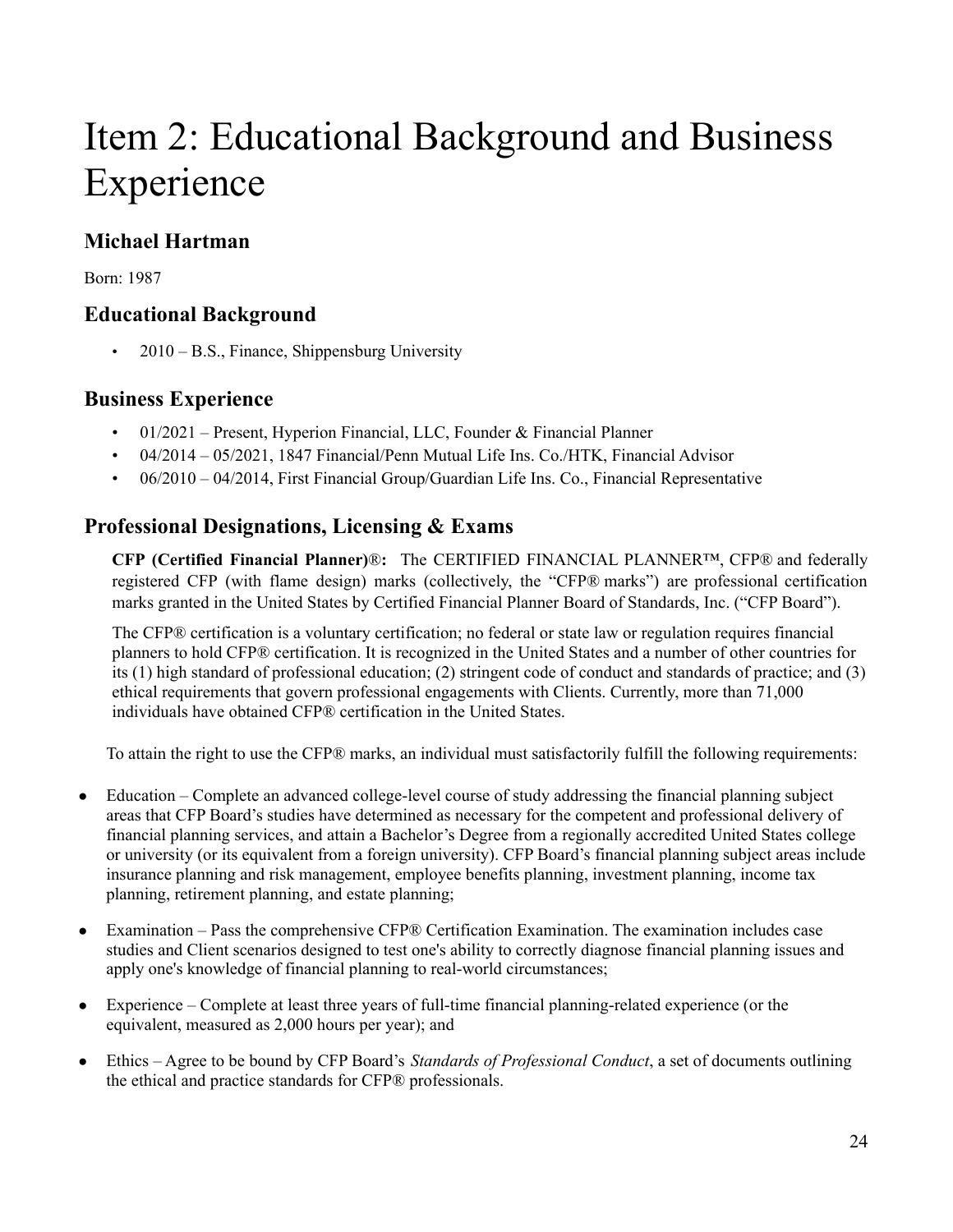Individuals who become certified must complete the following ongoing education and ethics requirements in order to maintain the right to continue to use the CFP® marks:

- Continuing Education Complete 30 hours of continuing education hours every two years, including two hours on the *Code of Ethics* and other parts of the S*tandards of Professional Conduct*, to maintain competence and keep up with developments in the financial planning field; and
- Ethics Renew an agreement to be bound by the *Standards of Professional Conduct*. The *Standards* prominently require that CFP® professionals provide financial planning services at a fiduciary standard of care. This means CFP® professionals must provide financial planning services in the best interests of their Clients.

CFP® professionals who fail to comply with the above standards and requirements may be subject to CFP Board's enforcement process, which could result in suspension or permanent revocation of their CFP® certification.

# Item 3: Disciplinary Information

No management person at Hyperion Financial, LLC has ever been involved in an arbitration claim of any kind or been found liable in a civil, self-regulatory organization, or administrative proceeding.

# Item 4: Other Business Activities

Michael Hartman is not involved with outside business activities.

# Item 5: Additional Compensation

Michael Hartman does not receive any economic benefit from any person, company, or organization, in exchange for providing Clients advisory services through HF.

# Item 6: Supervision

Tyler Storms, as Chief Compliance Officer of HF, is responsible for supervision. He may be contacted at the phone number on this brochure supplement.

### Item 7: Requirements for State Registered Advisers

Michael Hartman has NOT been involved in an arbitration, civil proceeding, self-regulatory proceeding, administrative proceeding, or a bankruptcy petition.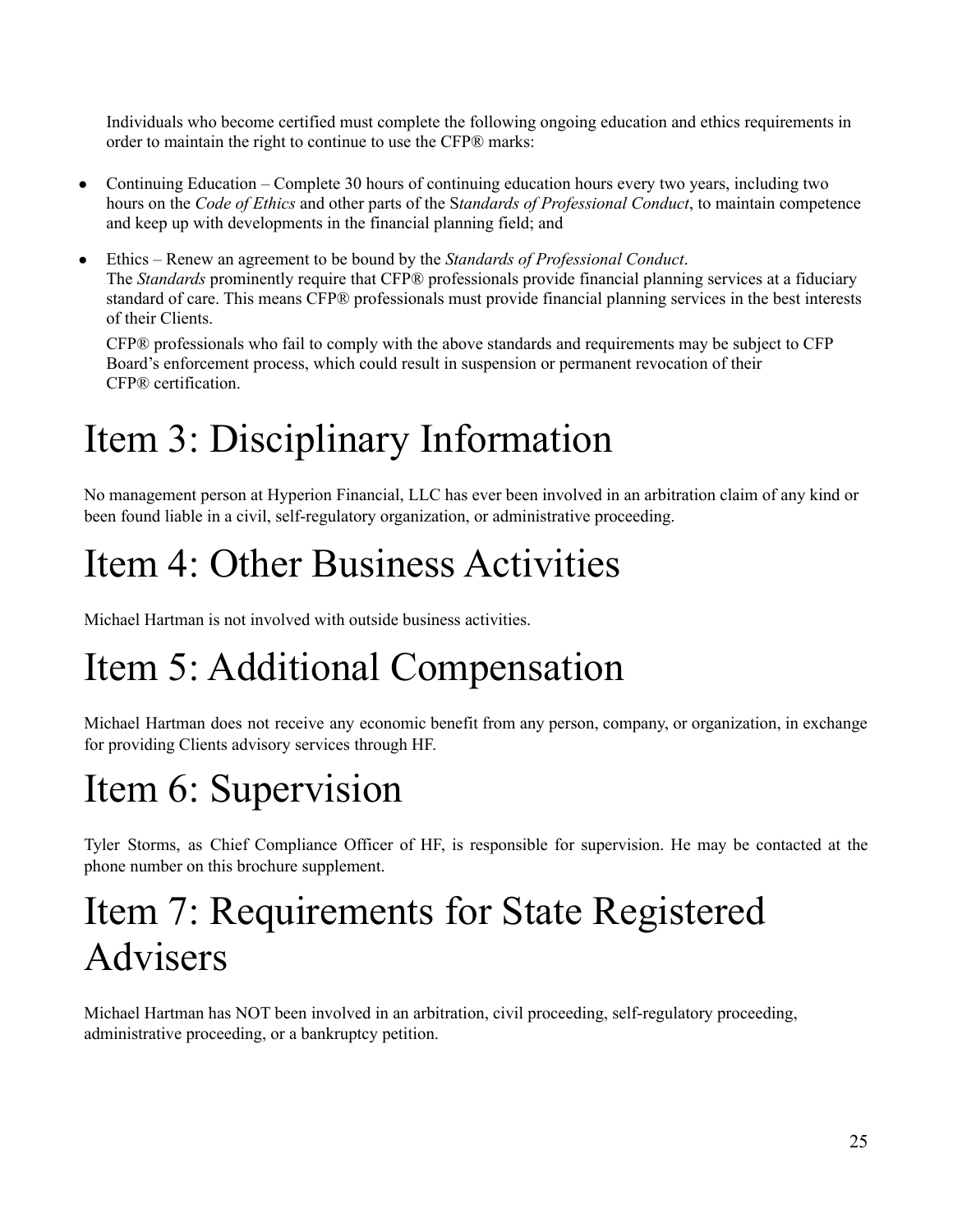

20 W. Lancaster Ave, Suite 3 Shillington, Pennsylvania 19607 (484) 578-9152

www.hyperionfp.com

Dated March 30th, 2022

Form ADV Part 2B – Brochure Supplement

### <span id="page-25-0"></span>*For*

### **Daniel Cieniewicz, CFP 6324016**

#### Financial Planner

This brochure supplement provides information about Daniel Cieniewicz that supplements the Hyperion Financial, LLC ("HF") brochure. A copy of that brochure precedes this supplement. Please contact Daniel Cieniewicz if the HF brochure is not included with this supplement or if you have any questions about the contents of this supplement.

Additional information about Daniel Cieniewicz is available on the SEC's website at [www.adviserinfo.sec.gov](http://www.adviserinfo.sec.gov) which can be found using the identification number 6324016.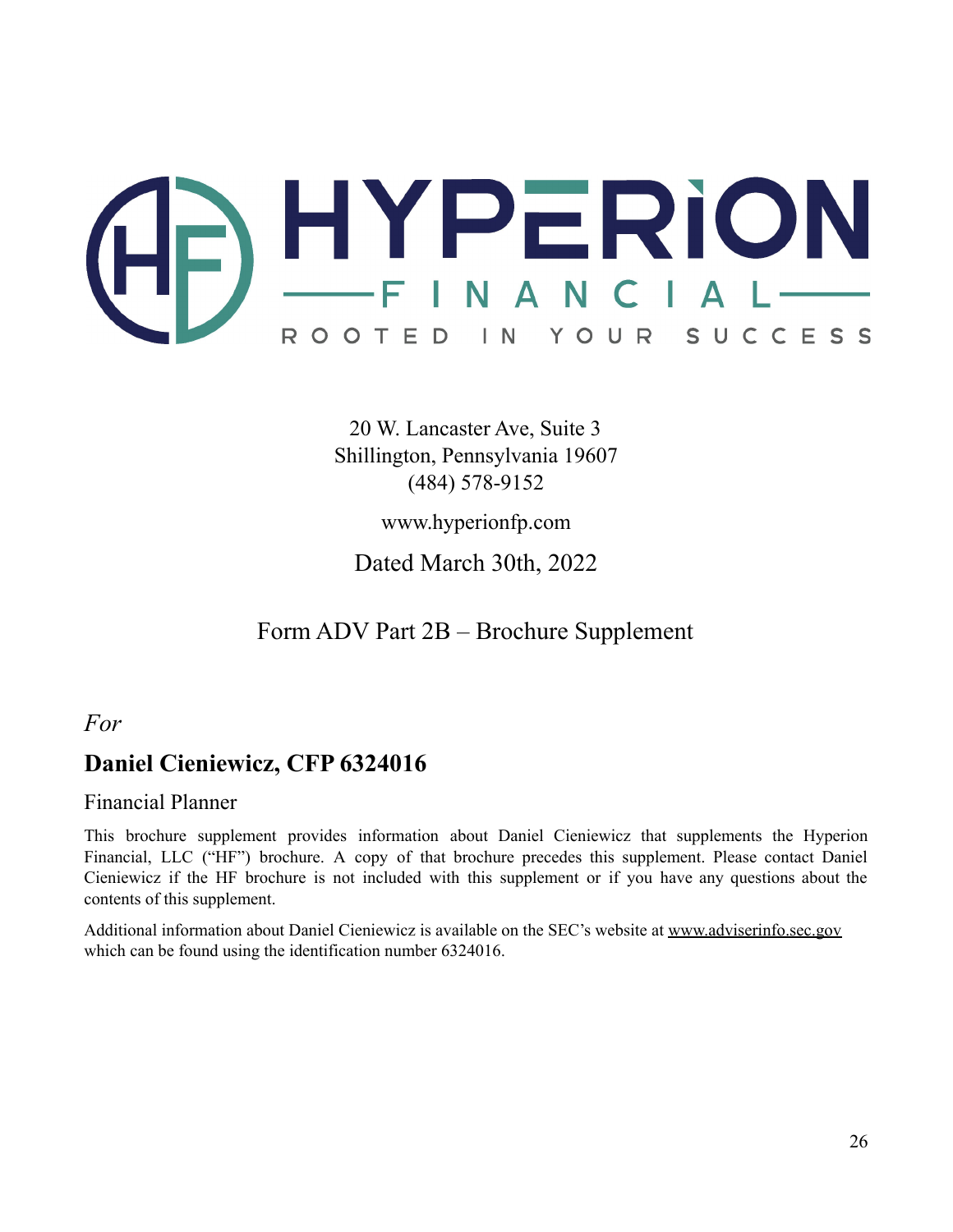# Item 2: Educational Background and Business Experience

### **Daniel Cieniewicz**

Born: 1990

### **Educational Background**

• 2012 – B.A, Albright College

### **Business Experience**

- 01/2021 Present, Hyperion Financial, LLC, Financial Planner
- 03/2014 05/2021 1847 Financial/Hornor, Townsend, Kent, Inc., Financial Advisor
- 06/2018 09/2019, Mohler Insurance, Customer Service Representative
- $12/2013 03/2014$ , Unemployed
- 05/2012 11/2013, June Houck State Farm Agency, Customer Service Representative
- $03/2011 05/2012$ , Unemployed, Student

### **Professional Designations, Licensing & Exams**

- **CFP (Certified Financial Planner)**®**:** The CERTIFIED FINANCIAL PLANNER™, CFP® and federally registered CFP (with flame design) marks (collectively, the "CFP® marks") are professional certification marks granted in the United States by Certified Financial Planner Board of Standards, Inc. ("CFP Board").
- The CFP® certification is a voluntary certification; no federal or state law or regulation requires financial planners to hold CFP® certification. It is recognized in the United States and a number of other countries for its (1) high standard of professional education; (2) stringent code of conduct and standards of practice; and (3) ethical requirements that govern professional engagements with Clients. Currently, more than 71,000 individuals have obtained CFP® certification in the United States.

<span id="page-26-0"></span>To attain the right to use the CFP® marks, an individual must satisfactorily fulfill the following requirements:

- Education Complete an advanced college-level course of study addressing the financial planning subject areas that CFP Board's studies have determined as necessary for the competent and professional delivery of financial planning services, and attain a Bachelor's Degree from a regionally accredited United States college or university (or its equivalent from a foreign university). CFP Board's financial planning subject areas include insurance planning and risk management, employee benefits planning, investment planning, income tax planning, retirement planning, and estate planning;
- Examination Pass the comprehensive CFP® Certification Examination. The examination includes case studies and Client scenarios designed to test one's ability to correctly diagnose financial planning issues and apply one's knowledge of financial planning to real-world circumstances;
- Experience Complete at least three years of full-time financial planning-related experience (or the equivalent, measured as 2,000 hours per year); and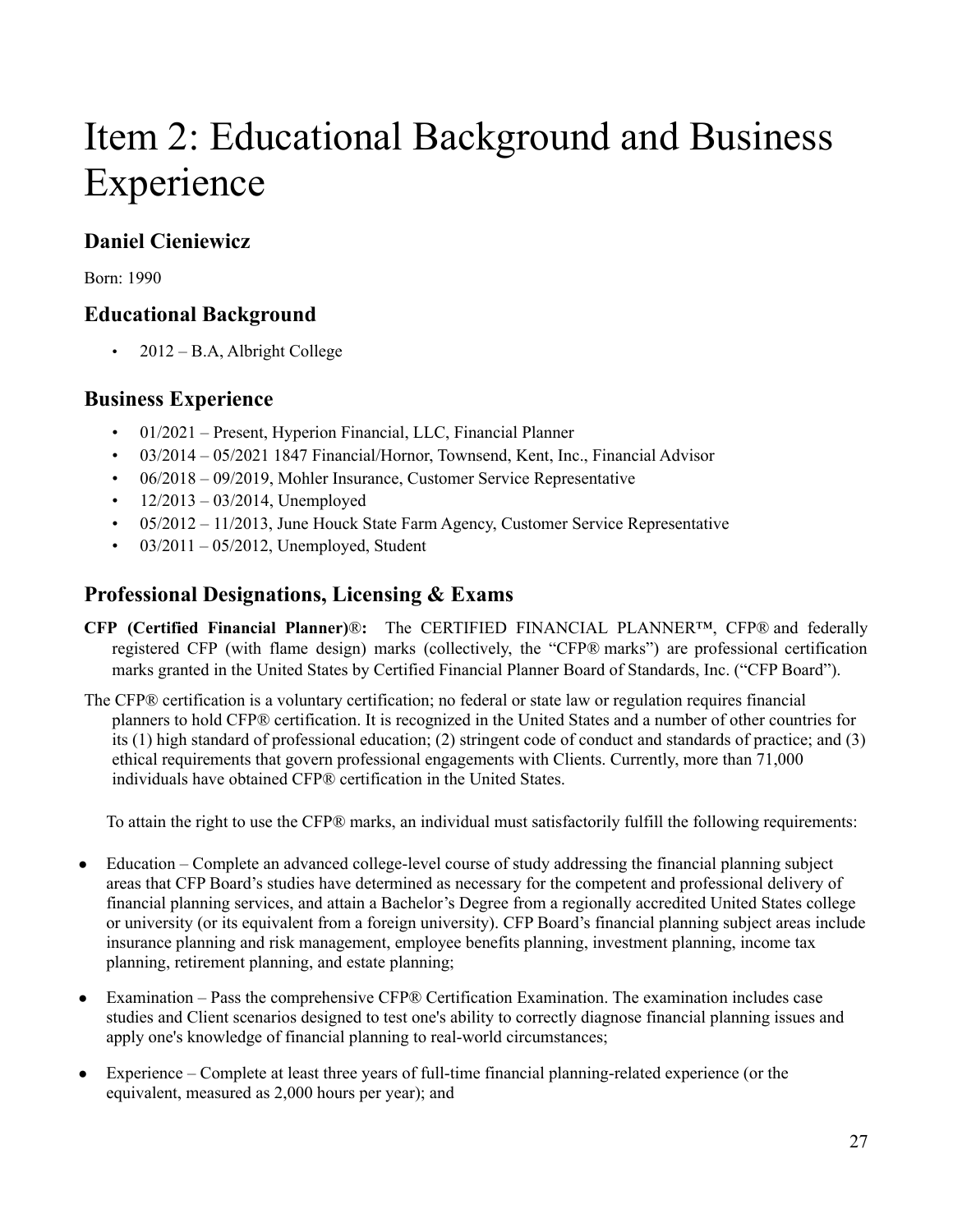● Ethics – Agree to be bound by CFP Board's *Standards of Professional Conduct*, a set of documents outlining the ethical and practice standards for CFP® professionals.

Individuals who become certified must complete the following ongoing education and ethics requirements in order to maintain the right to continue to use the CFP® marks:

- Continuing Education Complete 30 hours of continuing education hours every two years, including two hours on the *Code of Ethics* and other parts of the S*tandards of Professional Conduct*, to maintain competence and keep up with developments in the financial planning field; and
- Ethics Renew an agreement to be bound by the *Standards of Professional Conduct*. The *Standards* prominently require that CFP® professionals provide financial planning services at a fiduciary standard of care. This means CFP® professionals must provide financial planning services in the best interests of their Clients.
- CFP® professionals who fail to comply with the above standards and requirements may be subject to CFP Board's enforcement process, which could result in suspension or permanent revocation of their CFP® certification.

# Item 3: Disciplinary Information

No management person at Hyperion Financial, LLC has ever been involved in an arbitration claim of any kind or been found liable in a civil, self-regulatory organization, or administrative proceeding.

# Item 4: Other Business Activities

Daniel Cieniewicz is not involved with outside business activities.

# Item 5: Additional Compensation

Daniel Cieniewicz does not receive any economic benefit from any person, company, or organization, in exchange for providing Clients advisory services through HF.

# Item 6: Supervision

Tyler Storms, as Chief Compliance Officer of HF, is responsible for supervision. He may be contacted at the phone number on this brochure supplement.

# Item 7: Requirements for State Registered Advisers

Daniel Cieniewicz has NOT been involved in an arbitration, civil proceeding, self-regulatory proceeding, administrative proceeding, or a bankruptcy petition.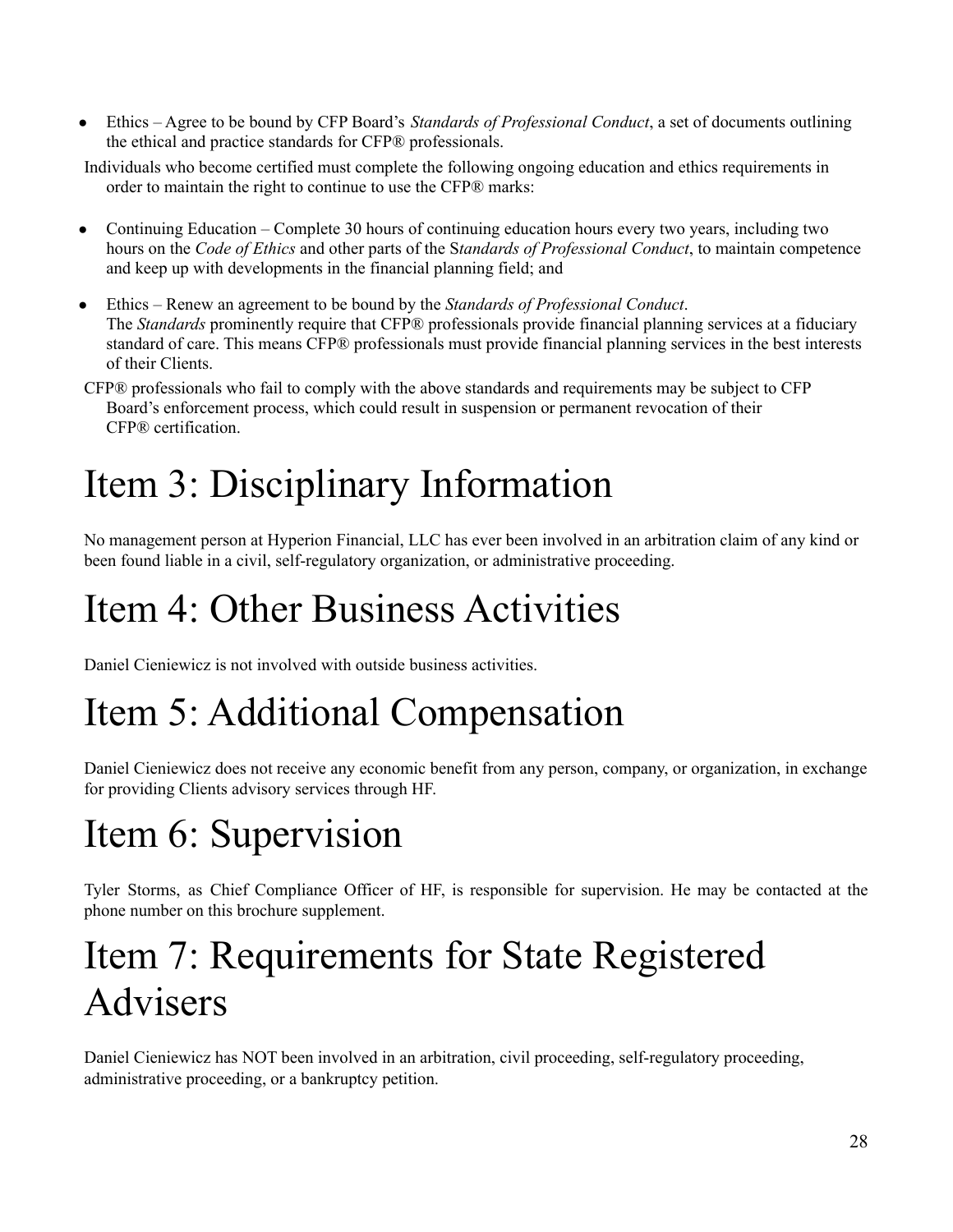

20 W. Lancaster Ave, Suite 3 Shillington, Pennsylvania 19607 (484) 578-9152

www.hyperionfp.com

Dated January 20th, 2022

### Form ADV Part 2B – Brochure Supplement

### <span id="page-28-0"></span>*For*

### **Tyler Storms 6466913**

### Chief Compliance Officer

This brochure supplement provides information about Tyler Storms that supplements the Hyperion Financial, LLC ("HF") brochure. A copy of that brochure precedes this supplement. Please contact Tyler Storms if the HF brochure is not included with this supplement or if you have any questions about the contents of this supplement.

Additional information about Tyler Storms is available on the SEC's website at [www.adviserinfo.sec.gov](http://www.adviserinfo.sec.gov) which can be found using the identification number 6466913.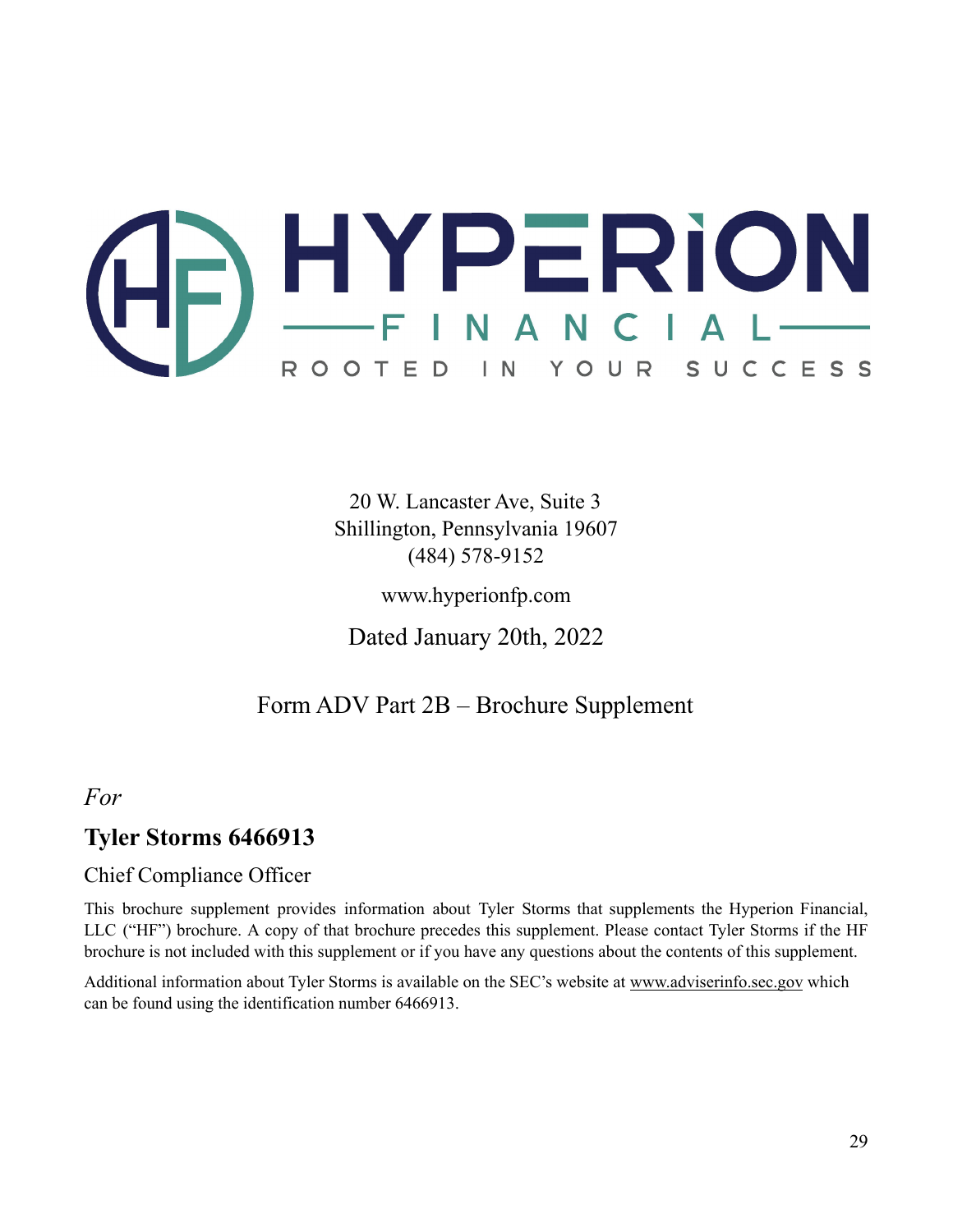# Item 2: Educational Background and Business Experience

### **Tyler Storms**

Born: 1989

### **Educational Background**

- 2013 M.B.A., Kutztown University
- 2012 Business Management, Albright College

### **Business Experience**

- 01/2021 Present, Hyperion Financial, LLC, CCO
- 06/2017 05/2021, Hornor, Townsend, Kent, Inc., Registered Non-Selling Assistant
- 03/2015 04/2017, Hornor, Townsend, Kent, Inc., Registered Representative
- 06/2015 04/2017, Penn Mutual Life Insurance Company, Insurance Agent
- $\cdot$  06/2014 12/2014, PPL Solutions, Operations Analyst
- 08/2013 08/2014, Albright College, Assistant Baseball Coach
- 08/2012 12/2013, Kutztown University, Graduate Assistant
- 08/2009 05/2012, Albright College, Sports Information Assistant

### **Professional Designations, Licensing & Exams**

Tyler Storms holds no professional designations.

# Item 3: Disciplinary Information

No management person at Hyperion Financial, LLC has ever been involved in an arbitration claim of any kind or been found liable in a civil, self-regulatory organization, or administrative proceeding.

# Item 4: Other Business Activities

Tyler Storms is not involved with outside business activities.

# Item 5: Additional Compensation

Tyler Storms does not receive any economic benefit from any person, company, or organization, in exchange for providing Clients advisory services through HF.